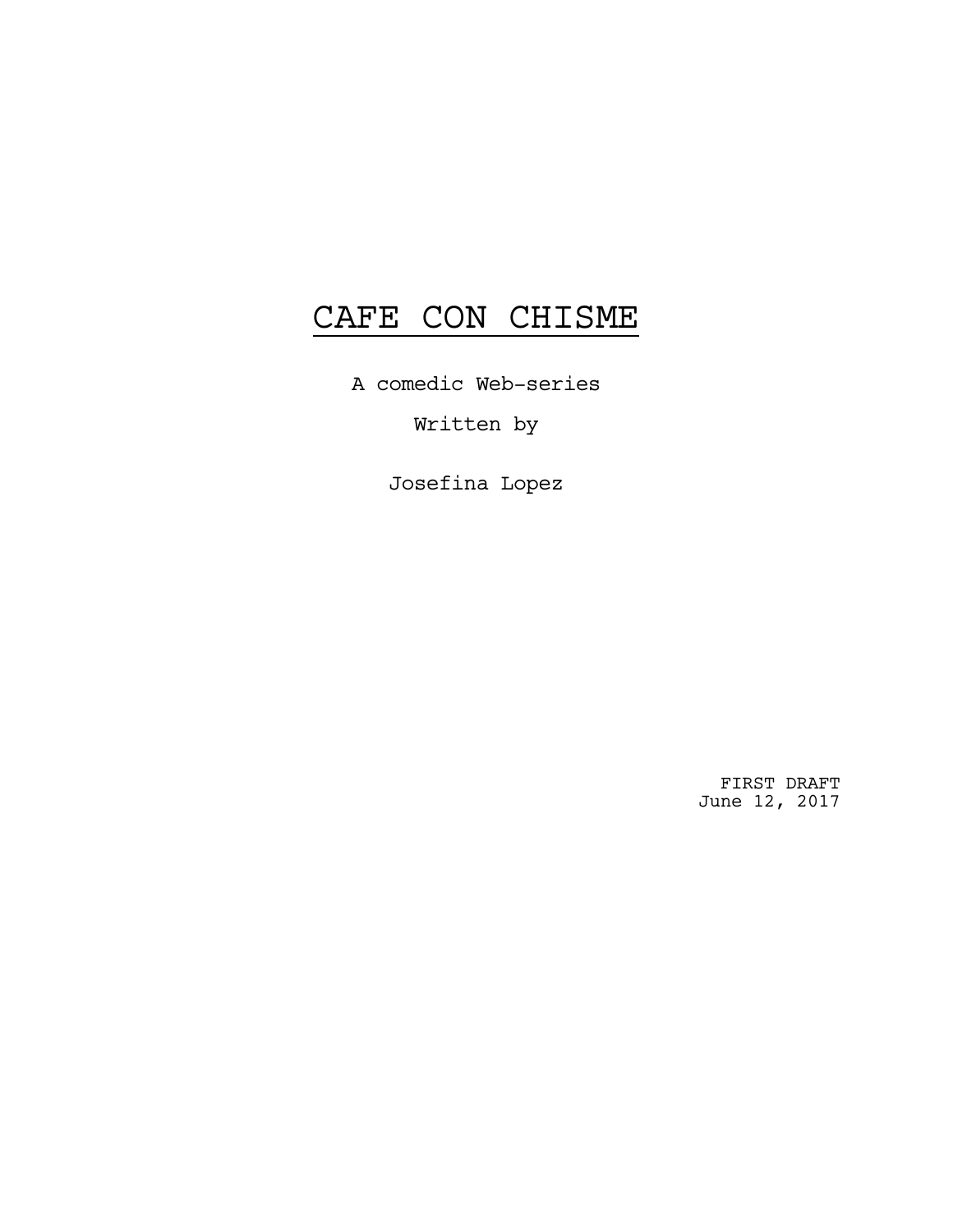FADE IN:

EXT. BOYLE HEIGHTS, QUETZAL CAFE - ESTABLISHING SHOT -MORNING

The sun rises and lights up the tiny and cozy cafe in the barrio.

SEVERAL LATINO CUSTOMERS wait by the glass door for the cafe to open. LETI MENDEZ, late 20s, a Latina blogger and former journalist, knocks on the door. No one answers. She turns to the other customers.

> **LETT** What's going on?

## INT. QUETZAL CAFE, KITCHEN AREA - SAME

XOCHI "LA MEAN EYES" GOMEZ, a former gang member with tattoos and dark lipstick, hoop earrings, large intimidating eyebrows, busily unclogs the sink.

QUETZAL BOLIVAR, 30s, "CHICANO"/Guatemalan, tall, scruffy, but handsome, busily prepares for the day, making coffee.

> QUETZAL Where is Juan Carlos? He's late and all the mugs are dirty!

XOCHI He probably got deported.

QUETZAL Xochi, that's not a nice thing to say.

XOCHI No disrespect, I just know Juan Carlos didn't have papers.

QUETZAL

McArthur Park.

He showed me his social security card.

XOCHI Quetzal, you have a good heart, but you can't tell for shit the difference between a real Social and a cheap card you get at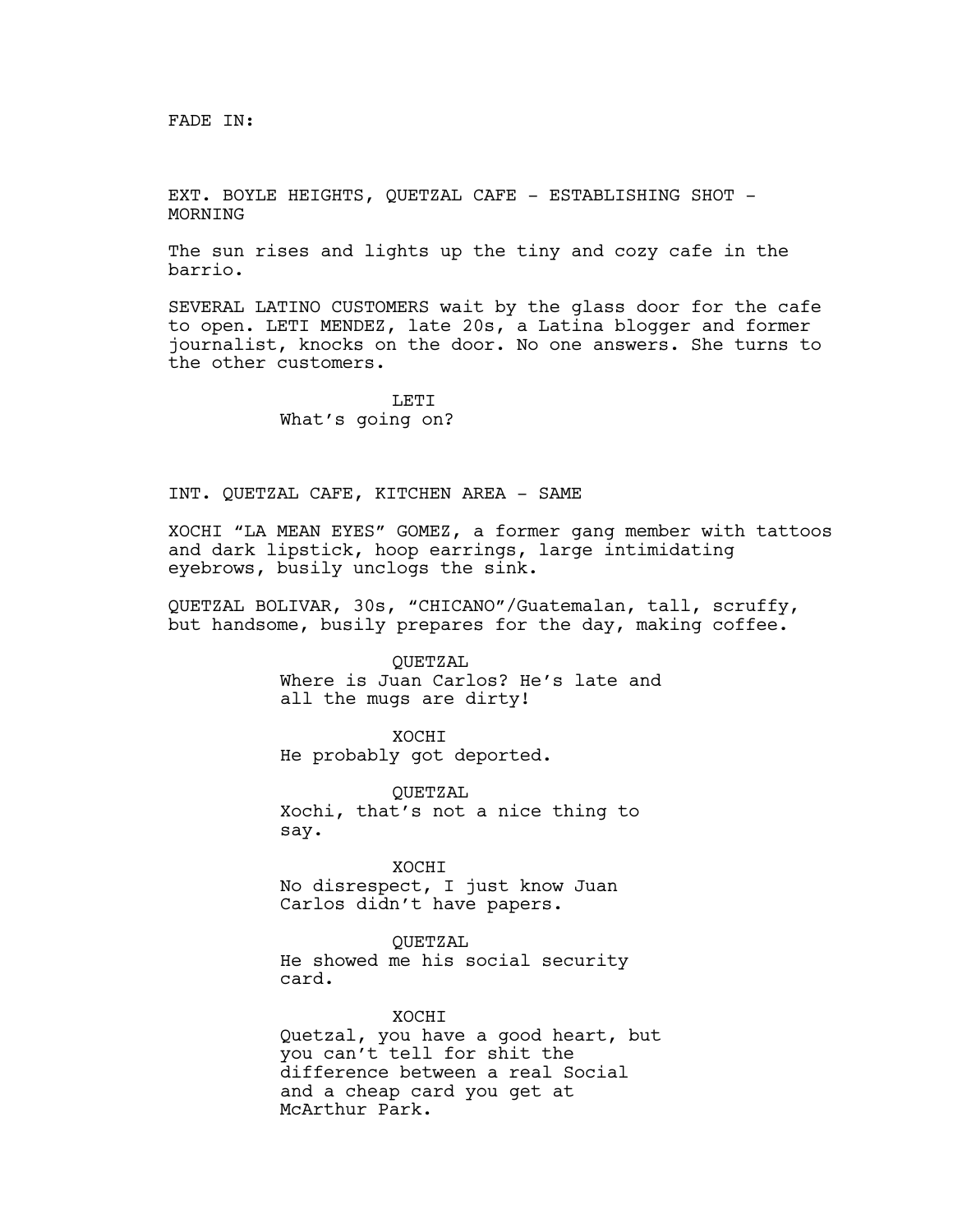QUETZAL Well, you're stuck washing these mugs until I can hire someone else. XOCHI (flirting) Sure. Anything for you, guapo (handsome). Quetzal walks past her, not registering her flirtation. INT. QUETZAL CAFE, FRONT DOOR - SECONDS LATER Quetzal flips sign over to "OPEN", unlocks and opens it. QUETZAL Buenos dias! (Good morning.) Welcome to Quetzal Cafe. Sorry, we're a little late. INT. QUETZAL CAFE, COUNTER SEVERAL CUSTOMERS line up to order. Leti orders her drink from Quetzal. QUETZAL (CONT'D) What can I get you? **LETT** A green tea latte. QUETZAL Why don't you try the coffee? My coffee is the best, I even roast it myself. **LETT** Coffee is too acidic. I'll stick with my green tea latte. MINUTES LATER AT A CORNER TABLE Leti types away on her laptop drinking her green tea latte. ON COMPUTER SCREEN Leti's Blog website: LATINA POLITICA L.A.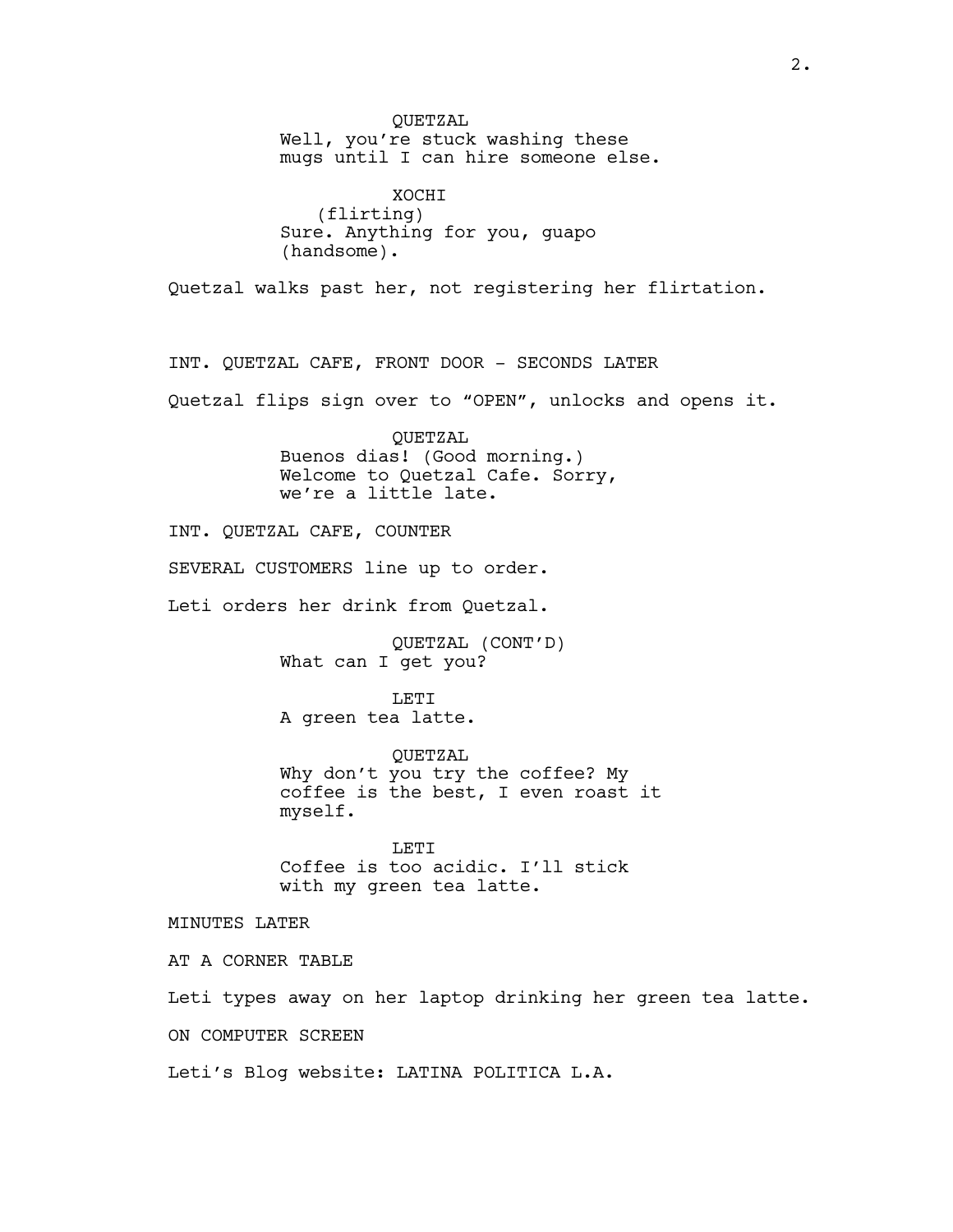JESUS DE LOS SANTOS, 30s, fabulous and gay, sits with his friend VICKY QUINTANA 20s, blonde hair, exotic looking, in transition to becoming a woman, at a table next to Leti.

> JESUS Hey, I like the blonde hair.

> > VICKY

I'm thinking when I finally transition I'm going to be a blonde.

JESUS I thought you looked good as a redhead.

VICKY Oh, no. Don't want nobody thinking I'm trying to look like the Mayor. She's a tacky ho.

Leti listens in on the conversation, but pretends not to listen by typing slowly.

> **JESUS** You know what I heard about the Mayor, that she's sleeping with a reporter named Jacob Santos.

VICKY Where did you hear that B.S.?

Leti leans in.

JESUS This website called Latina Politica L.A.

VICKY That's impossible. I had a one night stand with him, back in college, and I know he plays for our team.

Leti stops typing.

JESUS

I sure don't want to be the person who started those rumors because karma is a bitch and sometimes she's a chola who stabs you in the back when you least expect it.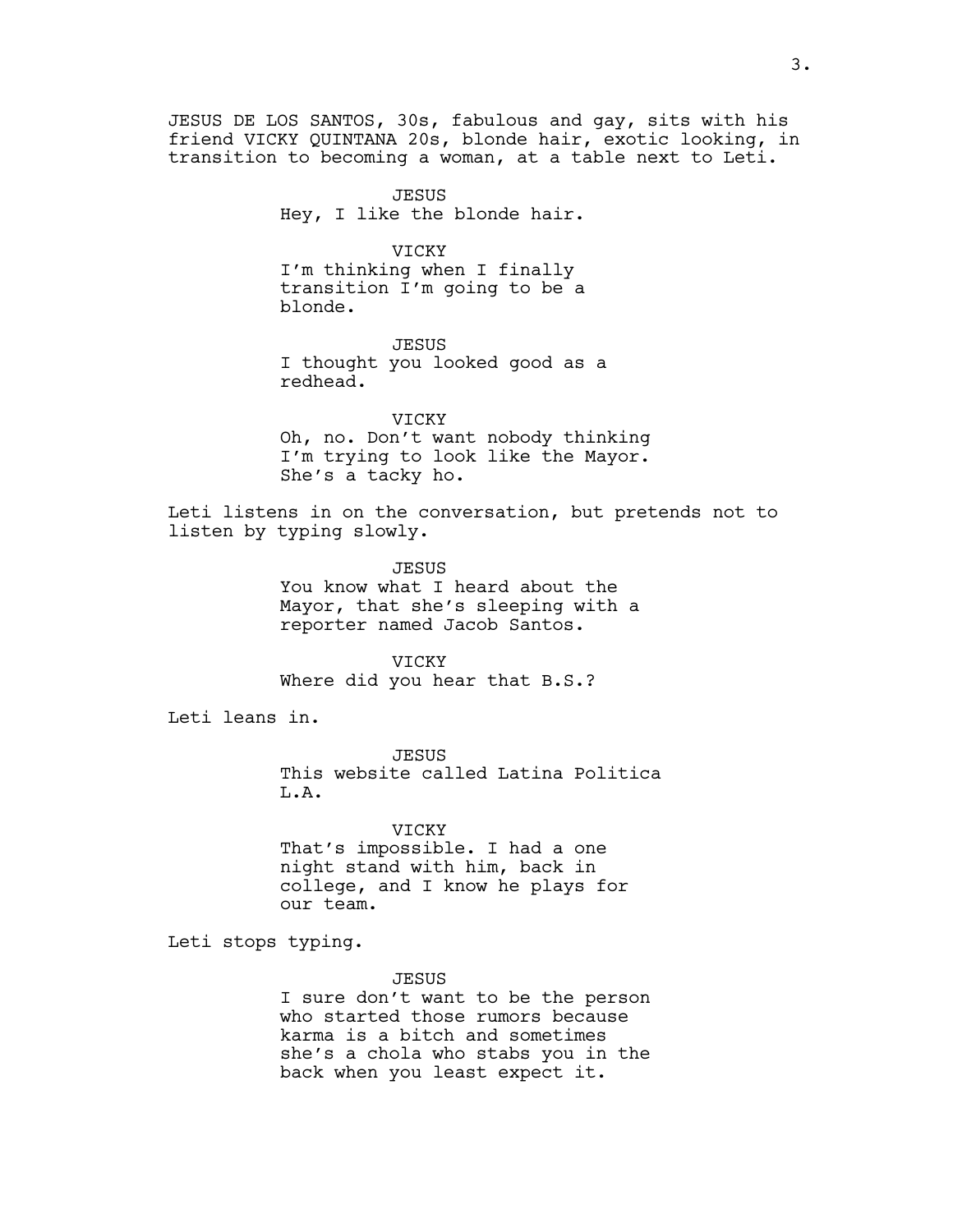LETI

Hello?

WOMAN'S VOICE (V.O.) Leti..cia--

T.ETT --Yes, this is Leticia Mendez. Is this Carol from--

WOMAN'S VOICE (V.O.) --We are dropping our sponsorship on your website. The last article you wrote about the Mayor having an affair--

LETI I never said she was having an affair. The reporter's assertions that she is going to pass that law - - I just wondered how it would be possible for that reporter to know and I wondered if maybe he was sleeping with her and it was pillow talk- but I said it as a joke--

WOMAN'S VOICE (V.O.) We heard rumors that you might get sued for libel and we can't be associated with you.

LETI Please let me explain--

Call goes dead. Leti sighs in frustration.

LUCIA "LA MARVILLA", 50s, a large woman with a strong character, puts a shawl over a table and sets up her tarot cards. She places a little sign that reads "Tarot Card reading \$5 & \$10 & \$20". "I can help you with your future."

Leti walks up to her table.

LETI (CONT'D) Can I have a five dollar reading?

LUCIA LA MARAVILLA Please sit down.

Leti sits. Lucia hands her the stack of Tarot cards.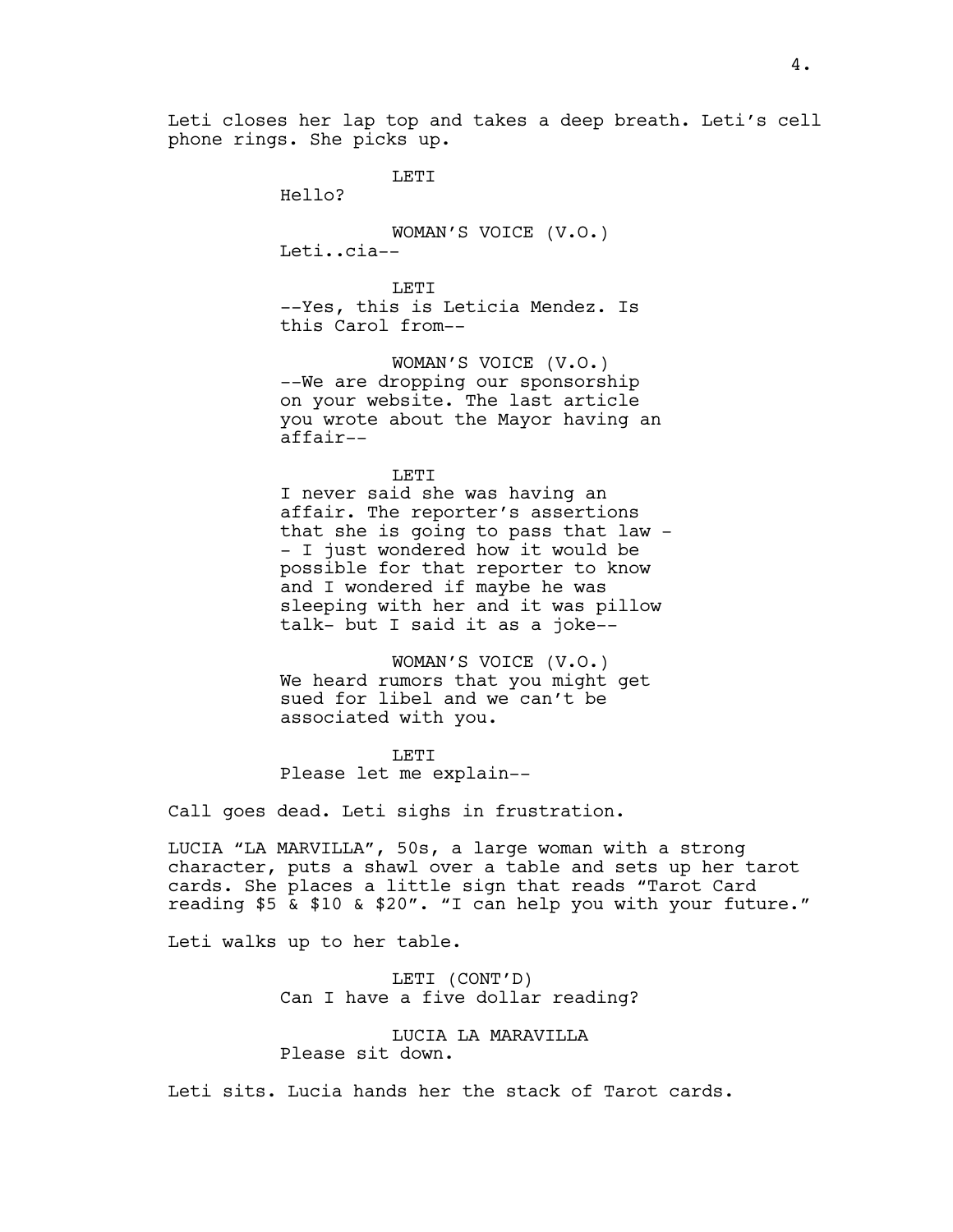LUCIA LA MARAVILLA (CONT'D) Hold the cards.

Leti holds the cards and hands them back to Lucia. She lays out the cards on the table in a cross pattern.

Leti's eyes widen as each card gets revealed.

Lucia flips over the card of "DEATH".

LETI That doesn't mean death, right? That's just symbolic of a new beginning right?

Lucia stares at the cards, disturbed.

LUCIA LA MARAVILLA M'ija, it says here if you don't stop... you're going to...

LETI

What?

LUCIA LA MARAVILLA Hmm, how do I tell you... I'm not supposed to tell you these things.

LETI Que? What do the cards say?

LUCIA LA MARAVILLA Are you sure you want to know?

LETI Yes, of course. Tell me.

Lucia takes a deep breath and blurts it out.

LUCIA LA MARAVILLA If you don't stop gossiping you're going to die.

LETI I don't gossip.

LUCIA M'ija, por favor. (Darling, please.) You're not fooling anyone. You may call it bloging, but please - es puro chisme. (It's just pure gossip)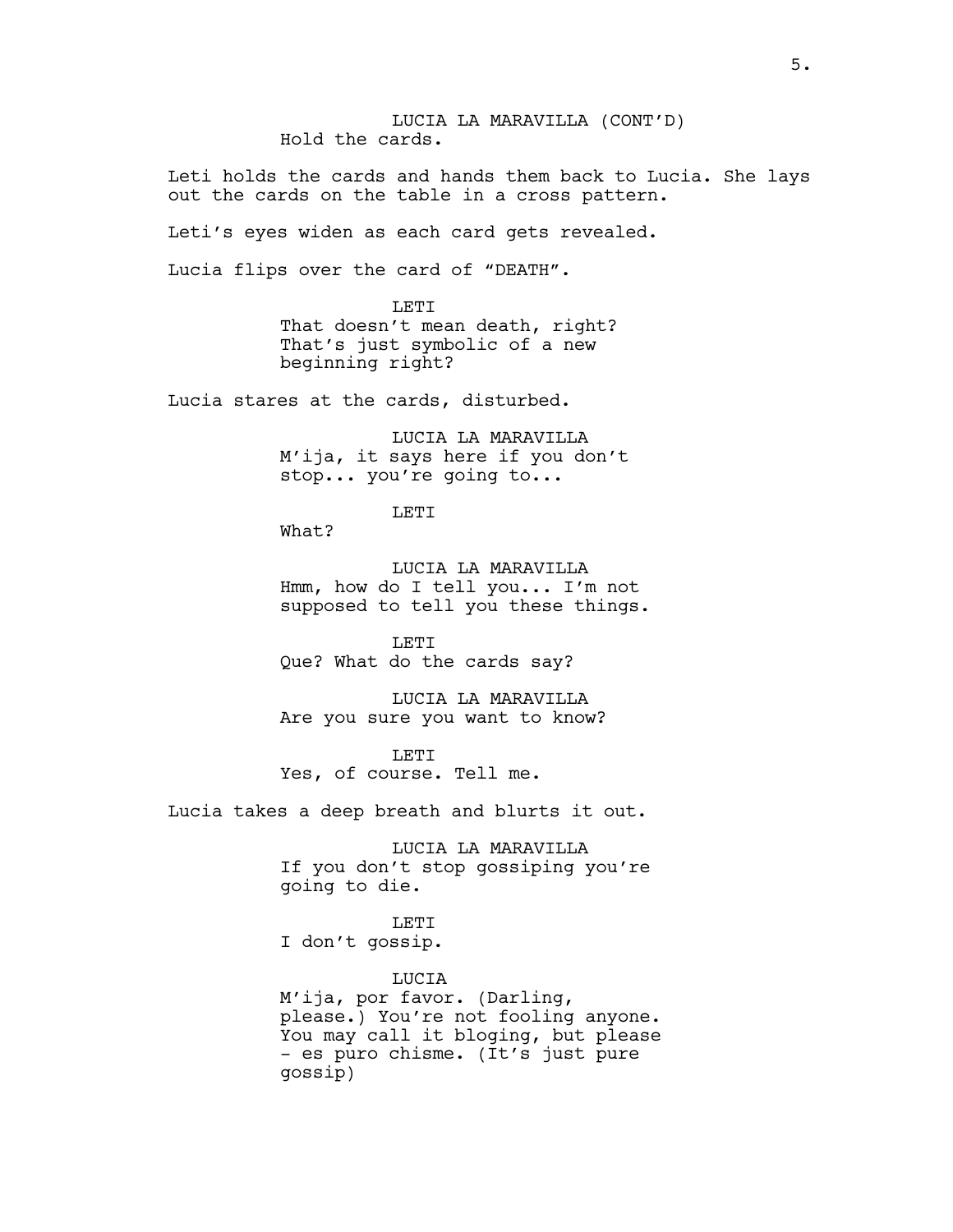**LETT** It's a blog--

LUCIA LA MARAVILLA Blog ni que nada (yeah, right) - es chisme. (it's gossip)

LETI Well, I disagree--

LUCIA LA MARAVILLA Okay, no me creas- (don't believe me) I'm just the messenger, but if you die, don't come back to haunt me and blame me for not insisting, OK?

Leti shakes her head and hands her the five dollar bill without looking at her. She gets up annoyed.

> LUCIA LA MARAVILLA (CONT'D) Okay, pero te lo adverti. (but you were warned.)

TWO HIPSTERS, (late 20s) beards, skinny jeans, etc., walk up to the counter and order from Quetzal.

> QUETZAL What can I get you?

HIPSTER #1 What do you recommend?

QUETZAL If you love coffee, try my Antigua dark and rich brew with a touch of cream.

HIPSTER #2 Dude, that sounds awesome. Give us two.

Quetzal passionately prepares two coffees. Xochi stares at him make coffee admiring his muscles and his buttocks.

XOCHI'S POV: IN SLOW MOTION QUETZAL shakes his head and takes off his shirt revealing his muscular chest

> QUETZAL (O.S.) Xochi! Xochi! Please give me the cream--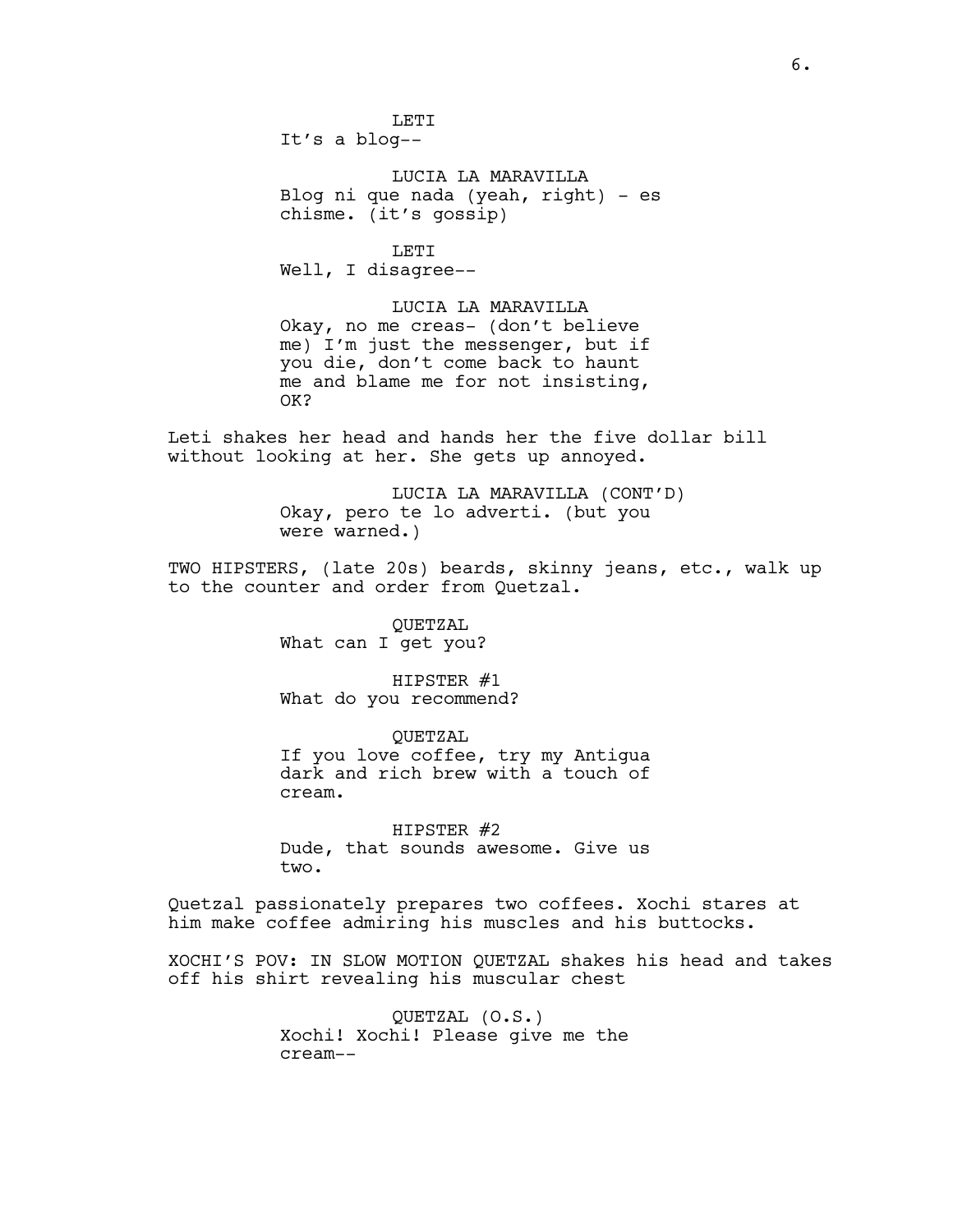**XOCHT** (flirting) --No, you give me the cream!

BACK TO REALITY

Xochi snaps out of her fantasy.

QUETZAL Xochi, hand me the cream!

Xochi grabs the creamer and hands it to him. She lowers her head embarrassed and gets back to heating a pastry.

AT THE ENTRANCE

PATSY VALENZUELA, 20s, cute, a free spirited fashionable artist with pink hair, enters holding a small artist portfolio.

Leti walks past Jesus and Vicky gossiping away and goes up to Leti lost in thought.

> PATSY Hey chica, what's up? (Then:) Earth calling Leti.

Leti finally notices her.

**LETT** 

Oh, hey!

They hug.

PATSY

You okay?

Leti points to Lucia.

LETI (whispering) That crazy lady just told me if I didn't stop gossiping I was going to die.

PATSY Oh... Lucia is good. You better listen to her.

**LETT** You believe her?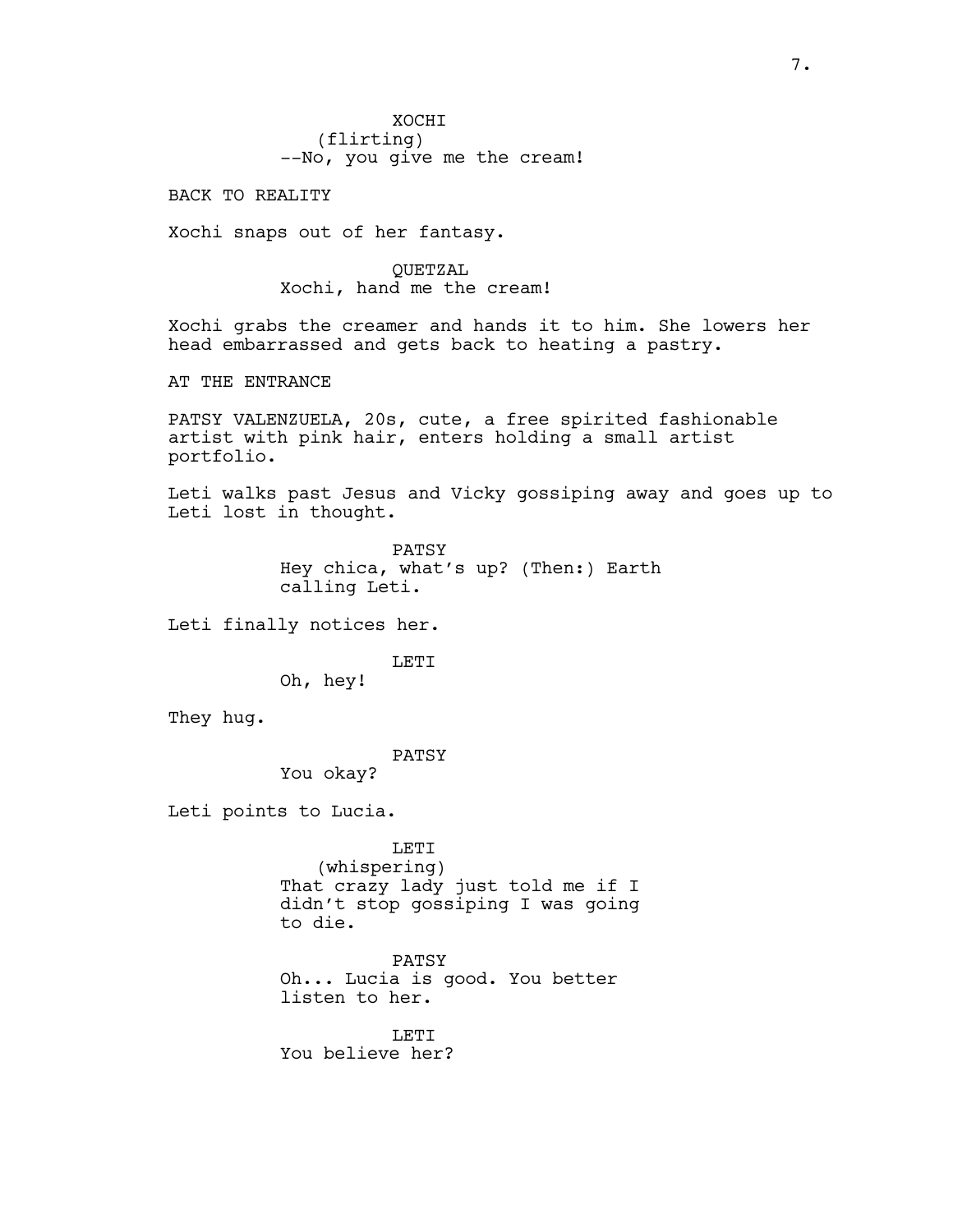PATSY

One time she told me I had to stop seeing a guy I was all into because he was "dangerous" for me.

LETI Isn't that how you like your men?

PATSY Yeah, but not "STD" dangerous.

LETI

Eeeughhh.

#### PATSY

So I took her advice and sure enough I found out from some other unlucky tramp that he had Herpes and bad credit. Herpes I can handle, but no way am I financially supporting another musician and ruining my credit.

Nicky leans over to Vicky and speaks to her.

PATSY (CONT'D) Hey, you want to pose for me some time? I'm an artist and you have a very interesting look. I want to paint you.

# VICKY

(jokingly) Girl, get in line. Now that Caitlyn Jenner is out, being trans is seen as "cool" I just have too many invites and everybody wants me.

Jesus and Vicky laugh out loud.

Leti's cell phone rings. She answers.

Patsy continues talking with Jesus and Vicky.

# LETI

Hello? Hello?

Leti gets up and EXITS.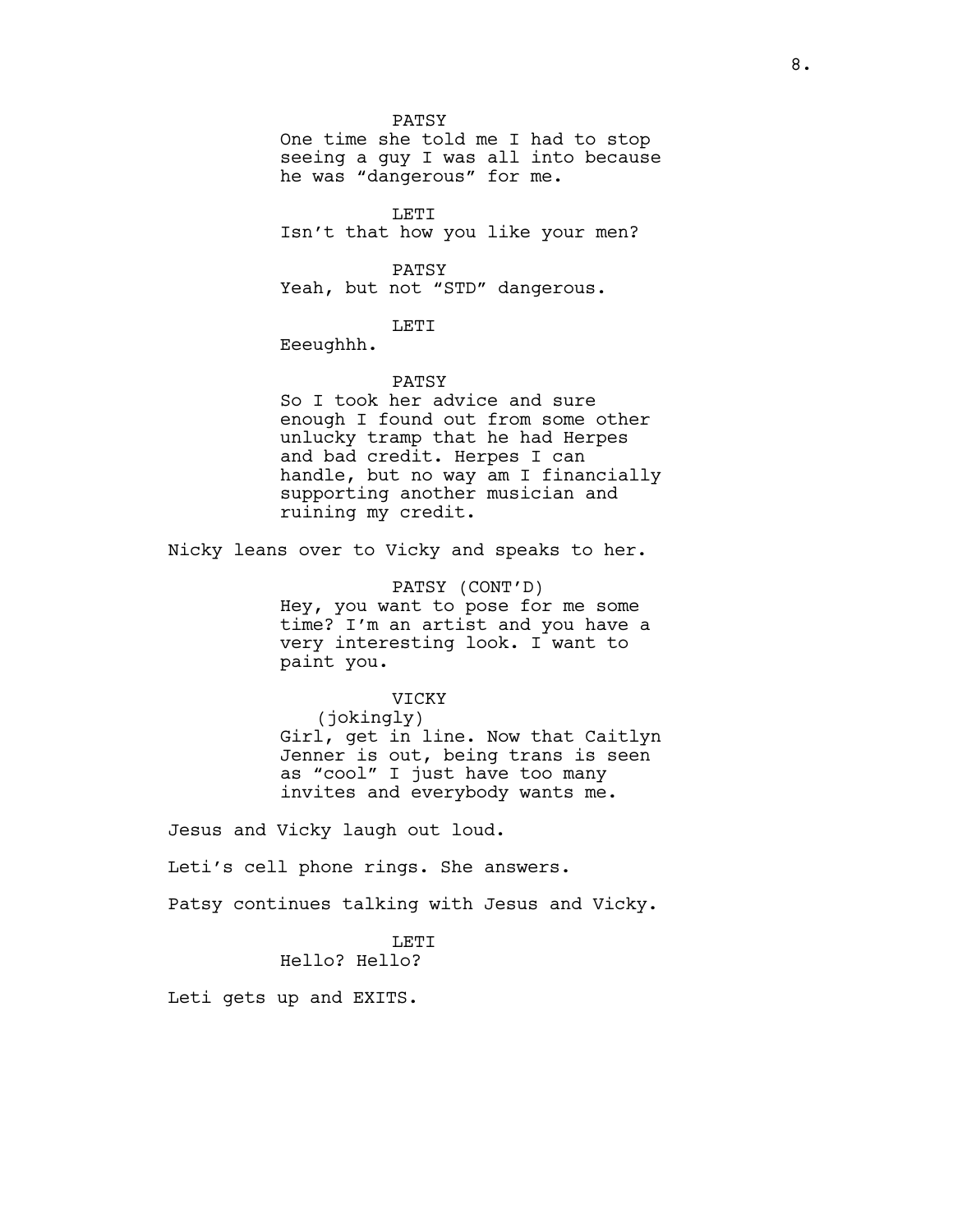EXT. QUETZAL CAFE - CONTINUOUS

**LETT** Hello. Leticia Mendez speaking.

INT. QUETZAL CAFE - SAME

The TWO HIPSTERS walk around putting their hands in a way that makes a frame A LA FILM DIRECTOR. They look through it. They nod their heads envisioning something.

They pick up their coffees and walk around the cafe as if they owned it, taking it all in.

Quetzal carries a tray bussing the dirty tables. He leans down to fix a wobbly table.

The TWO HIPSTERS walk by Quetzal, not noticing him on the ground, and drink their coffee. They take a deep breath.

> HIPSTER #1 It's too bad this cafe is closing, the coffee is actually pretty good.

HIPSTER #2 Our gourmet cheese and olive shop is going to be the bomb. Maybe we can still serve this coffee. Maybe his regular customers will still come by.

ON THE FLOOR

Quetzal stops to listen in on the Hipster's conversation

HIPSTER #1 No, I don't think these customers can afford our cheeses and olive prices.

Quetzal stands up.

QUETZAL What do you mean this cafe is closing?

HIPSTER #1 Ah, news flash, your landlord has promised to lease this locale to us.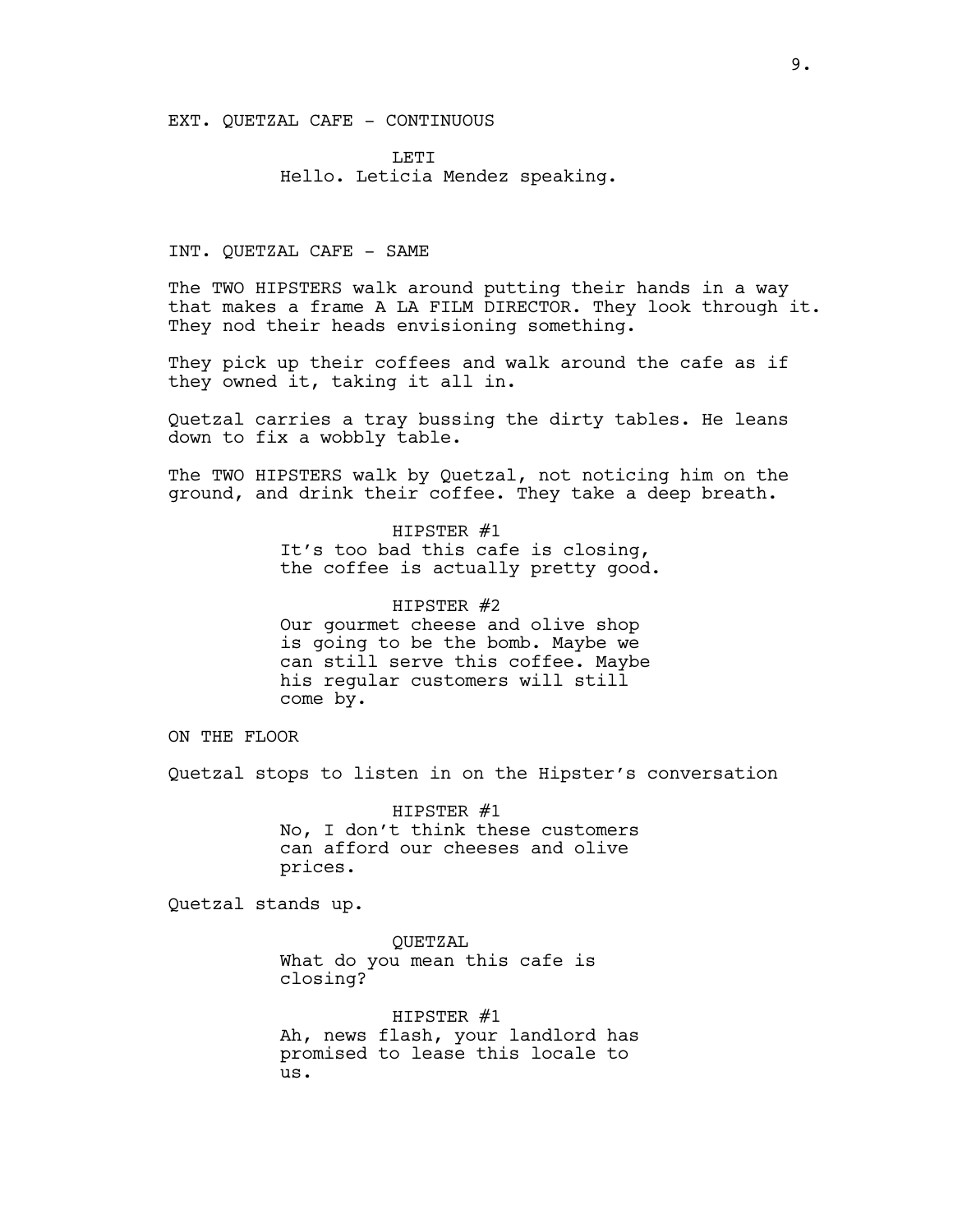HIPSTER #1 Look, we're willing to buy your used coffee equipment for a third of the price to help you out.

Quetzal grabs them by the shirts and drags them out the door.

EXT. QUETZAL CAFE - CONTINUOUS

Quetzal throws them out. The Hipsters throw him attitude and walk away muttering obscenities and insults at Quetzal.

> QUETZAL Don't ever come around here! Until the landlord has kicked me out, you got no business here cabrónes (assholes)!

Quetzal shakes his head and cleans the outdoor tables close to Leti. She is at the curve on a serious phone call that has her looking stressed out.

LETI

(pleading) No, please don't sue me! I'll just seize and desist. No more blog I promise! Hello, hello! Hello?

Leti lowers her head defeated and leans into the curve. A CYCLIST is about to run into her at high speed. Quetzal pulls her back on the curve saving Leti and the Cyclist from a fatal crash.

> QUETZAL Are you okay?

LETI No. I've lost my job, I've lost everything...

BEAT

QUETZAL You want a job?

SMASH CUT TO: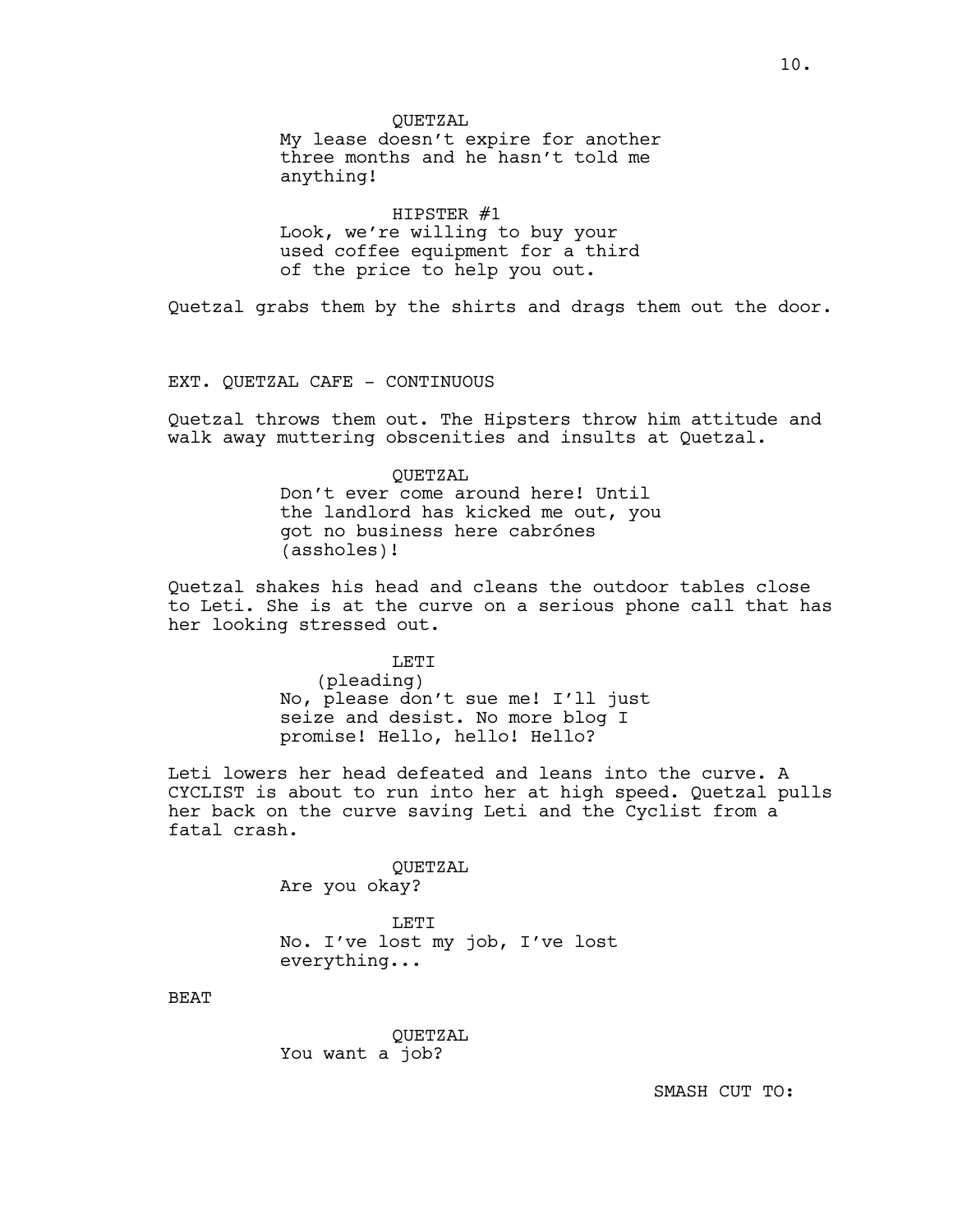LETI BUSSES THE TABLES

LETI WASHES DISHES

LETI SWEEPS AT THE END OF THE DAY

INT. QUETZAL CAFE - NIGHT

XOCHI is at the door with Quetzal about to lock it. Xochi gives Leti dirty looks as she exits leaving Leti and Quetzal by themselves. Quetzal locks the door flips sign to "CLOSED".

> QUETZAL You'd make a great full time employee. So do you want the job?

> T.ETT Yes, I can use a job... for right now.

QUETZAL Great. Here, let me show you how to make some hot drinks.

FADE OUT.

EXT. QUETZAL CAFE - ESTABLISHING SHOT - MORNING

Sun rises

INT. QUETZAL CAFE - MORNING

The "CLOSED" sign at the door switches to "OPEN."

INT. QUETZAL CAFE, KITCHEN AREA

Leti puts on her apron and puts her hair in a ponytail.

Xochi goes to the stove and checks on a Mexican clay pot of coffee. She stirs it and rolls her eyes in annoyance. She goes to Leti and gets in her face.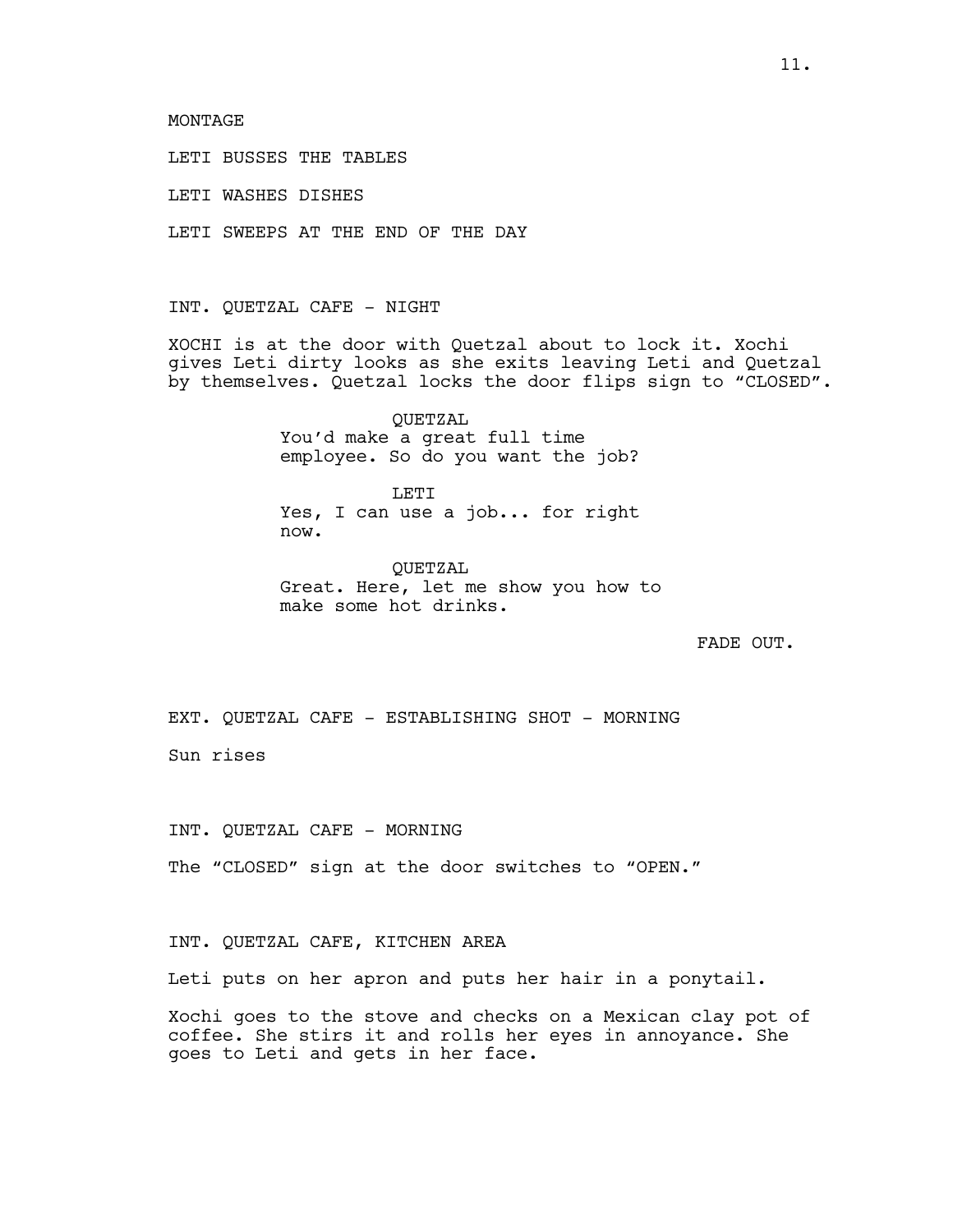**XOCHT** 

You forgot the cinnamon and the piloncillo (brown sugar).

LETI Oh, sorry. Quetzal didn't mention to add those things. He just said--

XOCHI

It's called Cafe de la Olla (coffee made in a pot), I guess he figured you were Mexican enough to know the ingredients.

LETI

It's just that I am overwhelmed to be honest with you. It's a lot to remember. I'm barely getting the hang of the espresso machine and steamer.

XOCHI Well, you won't last here long, so don't worry about it.

Leti walks up to Xochi.

LETI What makes you say that?

Xochi gets in her face again.

XOCHI (threatening) Cause you ain't tough enough to hang here with me and Quetzal. This ain't no job for a college girl. You'll leave at the end of the week like most people like you do. You'll find something better and move along with your skinny ass.

Quetzal walks into the back door carrying a tray of giant muffins and conchas (Mexican bread).

Xochi goes up to Quetzal and lovingly takes the tray from him.

> XOCHI (CONT'D) Looking good ese. I can tell you've been working out.

QUETZAL Ah... Thanks.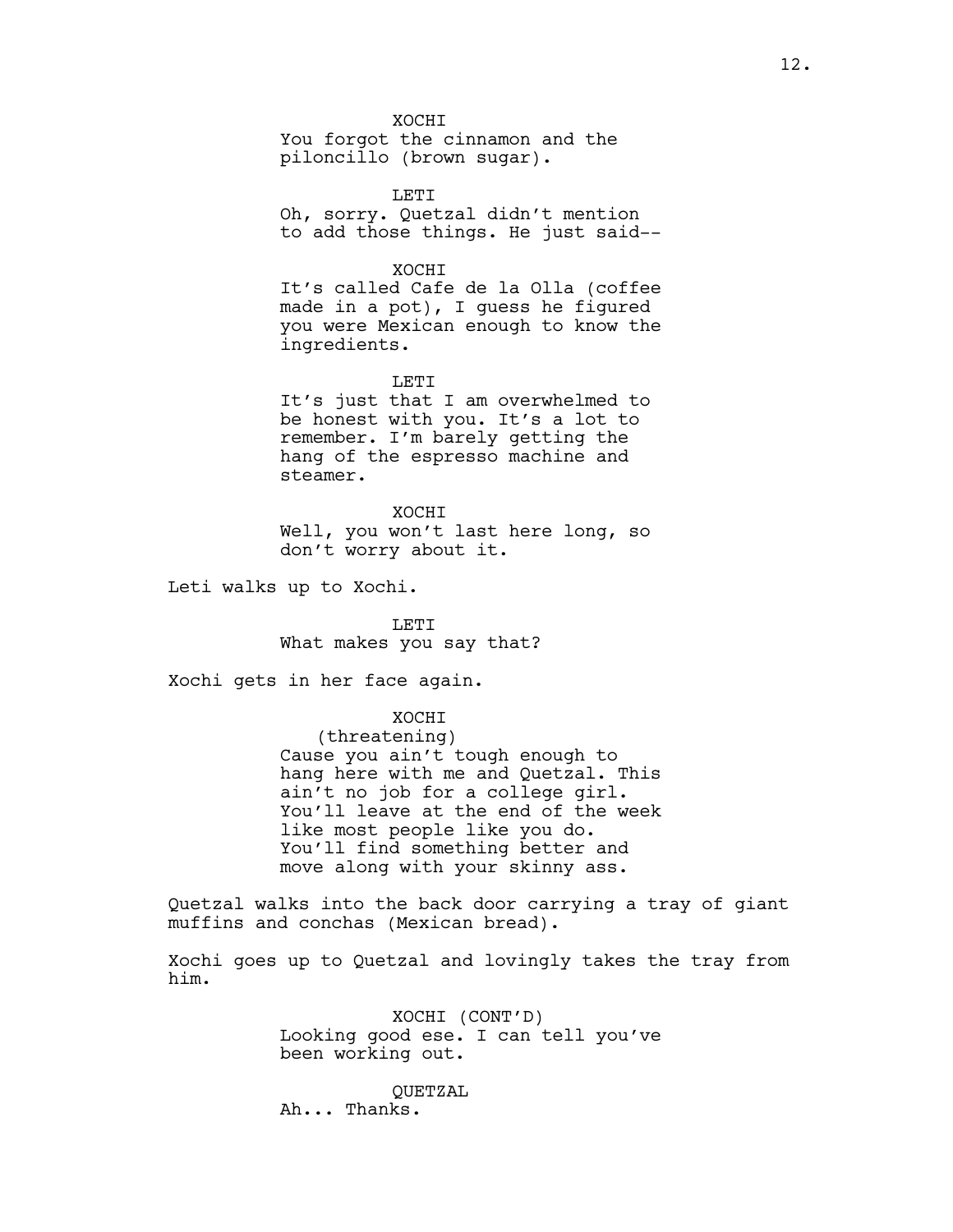Xochi goes to the front of the counter.

Quetzal looks at Leti, who looks a little stunned and is speechless.

> QUETZAL (CONT'D) You okay?

LETI Where did you find Xochi?

QUETZAL

Don't let her get to you. She's just establishing her territory. Xochi is a former gang member I hired from Homeboy Industries. She's cool people, and knows everything about the cafe business. She's a cyber "chola" too if you need any technical help.

LETI I don't think she likes me.

QUETZAL She's a pussycat in the body of a bull dog, don't let her eyebrows scare you.

Leti chuckles.

QUETZAL (CONT'D) Now go make the rounds and clean up tables.

INT. QUETZAL CAFE - A LITTLE LATER

AT A TABLE

Jesus sits with Vicky in the middle of a conversation.

JESUS

So I was at Fred Segal. You know I just like to window shop and again, some old white guy checks me out and asks me if I need a Sugar Daddy.

#### VICKY

You are the Sugar Daddy magnet. You got a big ol' sign on your back that says "I'm the ho for you."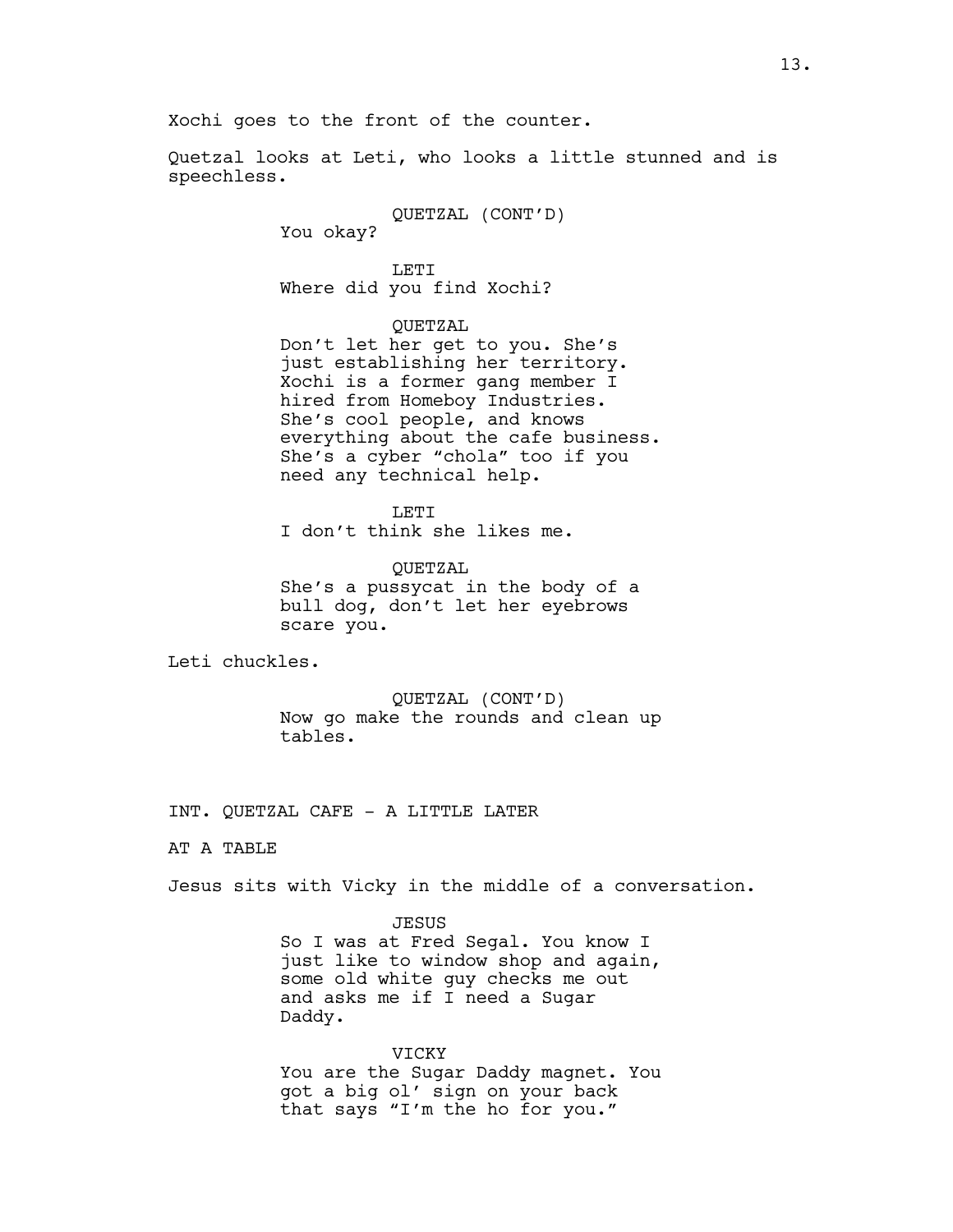## JESUS

But this guy is actually very handsome and I agree to go out on a date with him. At the end of the night he tells me he wants me to move in with him and he'll give me every thing I need. I look around his mansion kinda getting tempted, but then he tells me... "The only thing I ask is that you don't act so gay when I take you out to parties."

### VICKY

I told you, that's the problem. You're too gay.

#### JESUS

There's no such thing as being too gay! Gay is a rainbow.

#### VICKY

No, but you're too gay for most people, even gay people.

#### JESUS

No, I'm just "too gay" for all those still in the closet because they can't handle the fact that I've never been ashamed of being gay and I'm just being my true self.

### VICKY

Yeah, but sometimes you fulfill the stereotype.

## JESUS

(annoyed) Oh, yeah, well look at you running for "Queen of the Court". That's a stereotype for a transwoman!

Leti comes by about to pick up their dirty mugs.

LETI Can I take these from you?

## JESUS/VICKY

(upset) No!

Leti senses the tension between them and walks away to another table.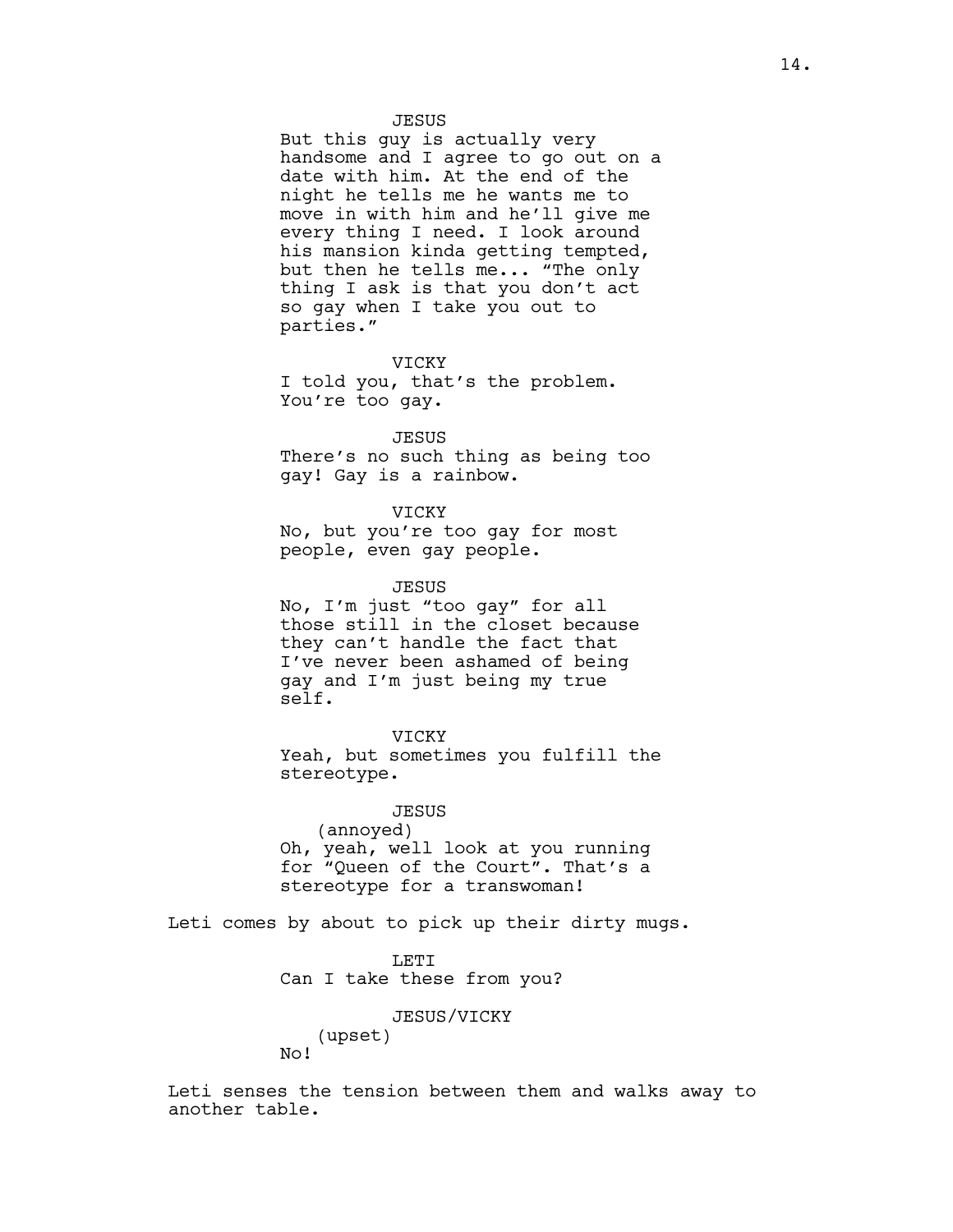MARTIN, 20s, is about to break up with ROSIE, 20s, a chunky Chicana with a sweet smile.

> MARTIN It's not you; it's me--

She stops him.

ROSIE

Yeah. It's you. You're too intimidated by the fact that I have a college education and you don't and I'm gonna make more money and make you look like the pendejo (idiot) that you really are. Save the stupid speech. Don't waste my time. I was going to surprise you with a threesome tonight, but now that I'm single... I'm going to invite your best friend instead--

Leti approaches their table.

LETI Can I take these dirty plates away?

ROSIE Yeah, take it all away. I'm done here.

Rosie gets up and throws her napkin on the table triumphantly and walks away leaving Martin stunned.

AT ANOTHER TABLE

A CON MAN, 40s, wearing an ugly Hawaiian shirt is on his cellphone talking. Leti approaches him and busses his table listening to the whole conversation.

> MAN Yes, the IRS has already implemented the lawsuit, but you can pay me with a credit card right now so I can stop the lawsuit. I am authorized to stop these legal proceedings... Is it Visa or Mastercard?

Leti frowns and walks towards Lucia's table.

AT LUCIA LA MARAVILLA'S TABLE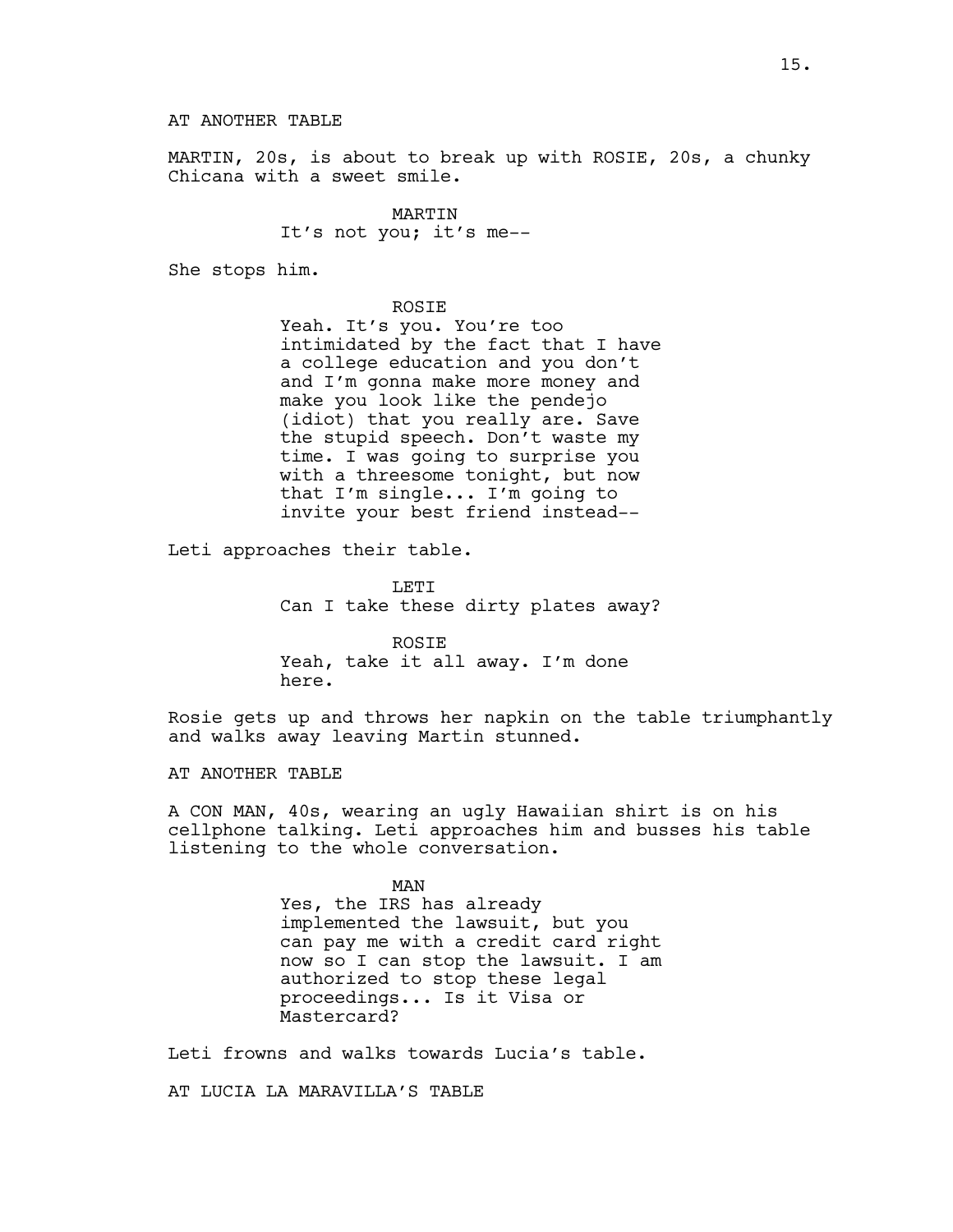Lucia is reading cards for a SALVADOREAN WOMAN, 30s, who is practically in tears.

> SALVADOREAN WOMAN (in Spanish) If I can't find work I won't be able to bring my children and it's so dangerous in El Salvador right now and I don't know what to do.

LUCIA slides her a piece of paper.

Leti sees this action from a short distance.

LUCIA (in Spanish) Look at the paper very carefully and study the information. Memorize it.

The Salvadorean Woman stares at it as though her life depended on it.

Leti is about to approach Lucia's table when Lucia motions for her to go away and not interrupt their session.

> LUCIA (CONT'D) (in Spanish) Now your future will change.

Lucia's hand takes the paper from the lady and puts in her candle to burn the note.

INT. AT THE COUNTER - A LITTLE LATER

Quetzal takes orders.

PABLO SALAZAR, 40s, an undercover detective dressed as a typical hood rat, approaches the counter. Quetzal looks up at him and lights up with joy.

> QUETZAL What a surprise! What would you like? On me.

PABLO (loudly) Hey, vato, wuz up? (then whispers) It's an official visit so I gotta pay. Can we talk in private?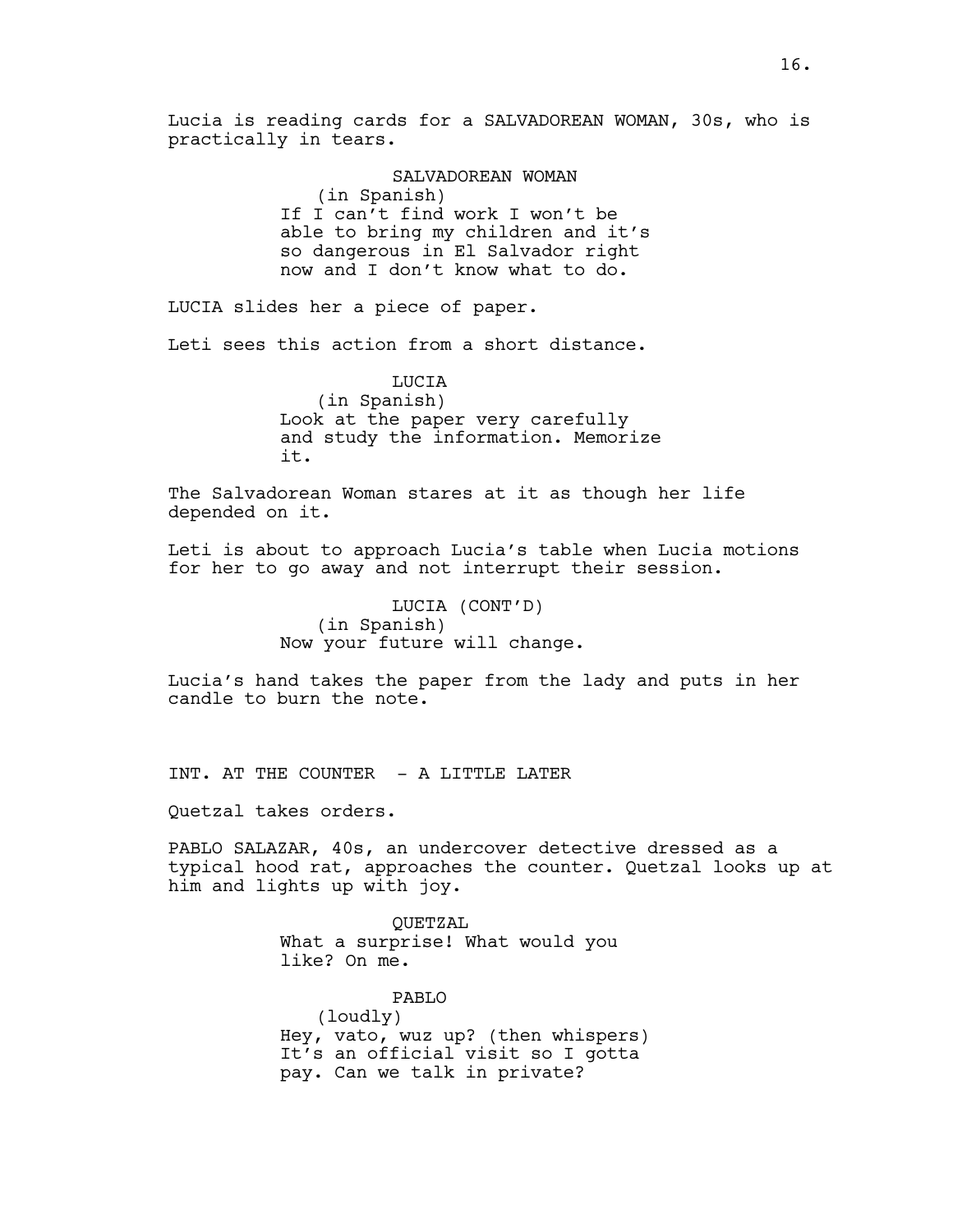AT ANOTHER TABLE

MIRAIDA, 30s, JENNY, 30s, two women gossip quietly. Leti comes by and discreetly busses their table and hears the conversation.

# MIRAIDA

(passionately) He was such a good fuck. I mean the best. He just knew what to do and he used to kiss my chest and my neck with his juicy lips and I swear he's the only man whose ever made me cum without cunnilingus.

JENNY So why'd you break up with him?

MIRAIDA He was always busy running this stupid cafe.

Leti drops a mug and almost breaks it. The WOMEN stare at her, she looks away embarrassed and walks away to the kitchen area.

AT ANOTHER TABLE

Quetzal listens attentively to Pablo quietly sharing some bad news.

> PABLO Word on the street is there's a drug dealer operating out of here.

> > QUETZAL

(playfully) Shut up fool.

# PABLO

Not joking... Not just that. All these social security numbers of dead people have been posting taxes and we suspect that they're coming from here.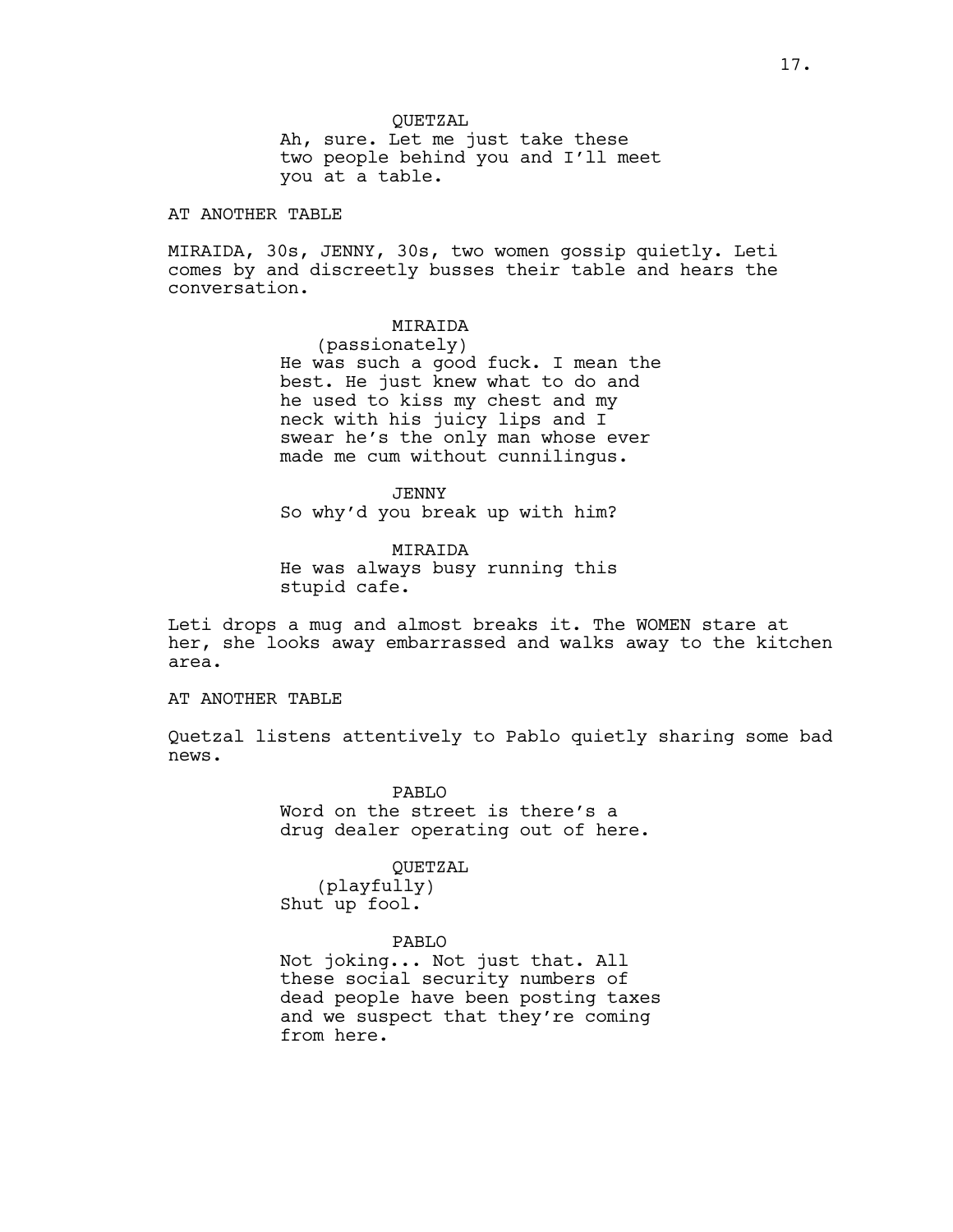## QUETZAL

No! It can't be. My customers wouldn't do that. And you know I run a clean business.

## PABLO

Oh, I know you're squeaky clean. In Berkeley every other fool would play women and lie to get some action, but you never once did that or took more than your fair share. Remember our stingy roommates?

QUETZAL Cheap bastards.

They laugh out loud.

PABLO Anyway, they're watching you.

QUETZAL We're under surveillance?

PABLO

I just know some undercover cop is assigned to this place. Don't know who, but I came to tell you so you can fix it. Don't want to have to shut you down. I know you have a good heart and you want the best for this community. You're my bro and I gotta look out for you.

QUETZAL

I appreciate that. Thanks, man.

They give each other a brotherly hug. Pablo leaves, walking like his pants are slipping off all "gangster" looking.

# INT. KITCHEN AREA - A LITTLE LATER

Leti washes dishes in the sink. Xochi throws her dirty dishes on top of the clean ones and walks away to make a sandwich.

> LETI Hey, those were already clean!

XOCHI (sarcastically) Ooops, now they're not.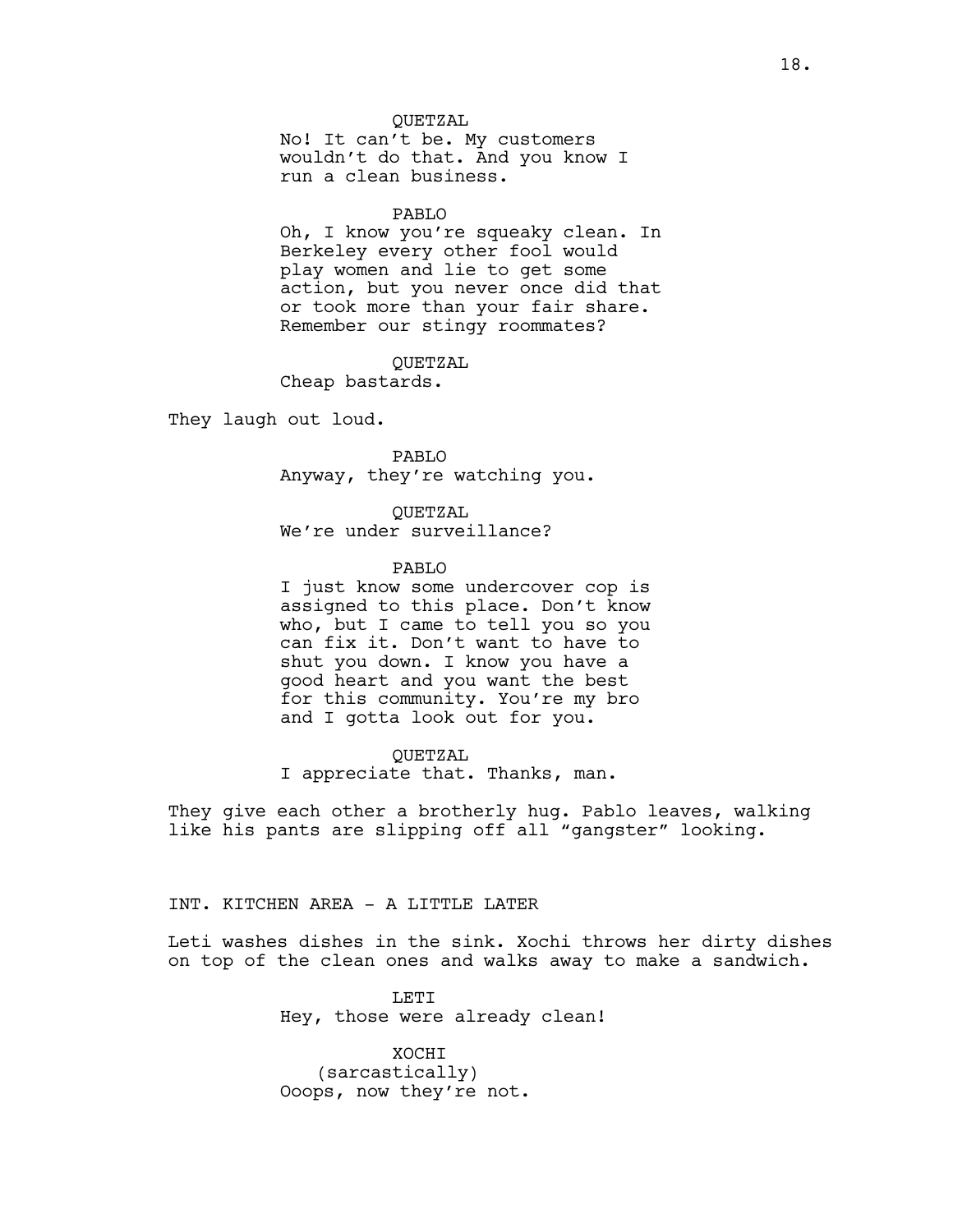**LETT** Is that how you do it? You make an employee's life difficult so they quit? Well it's not going to work. I went to a predominantly white university where there were bigger jerks than you and I didn't quit. XOCHI Don't be calling me a jerk, bitch! Xochi grabs a knife to cut the sandwich in two. **LETT** Look, I don't want this job and I don't want Quetzal. So you don't have to be threatened by me -- Xochi turns around holding the knife. **XOCHT** I ain't scared of you. LETI Are you threatening me? Xochi laughs out loud, shakes her head, rolls her eyes. LETI (CONT'D) Look, I know you like Quetzal so you ain't gotta worry about it. I don't shit were I eat. I know this is your "territory". Quetzal walks in on the conversation. QUETZAL Did you eat? LETI Oh, that's right. I haven't taken my lunch break yet. QUETZAL Can we talk outside before you go on break?

LETI Ah, sure, yeah.

Leti takes off her apron and they exit.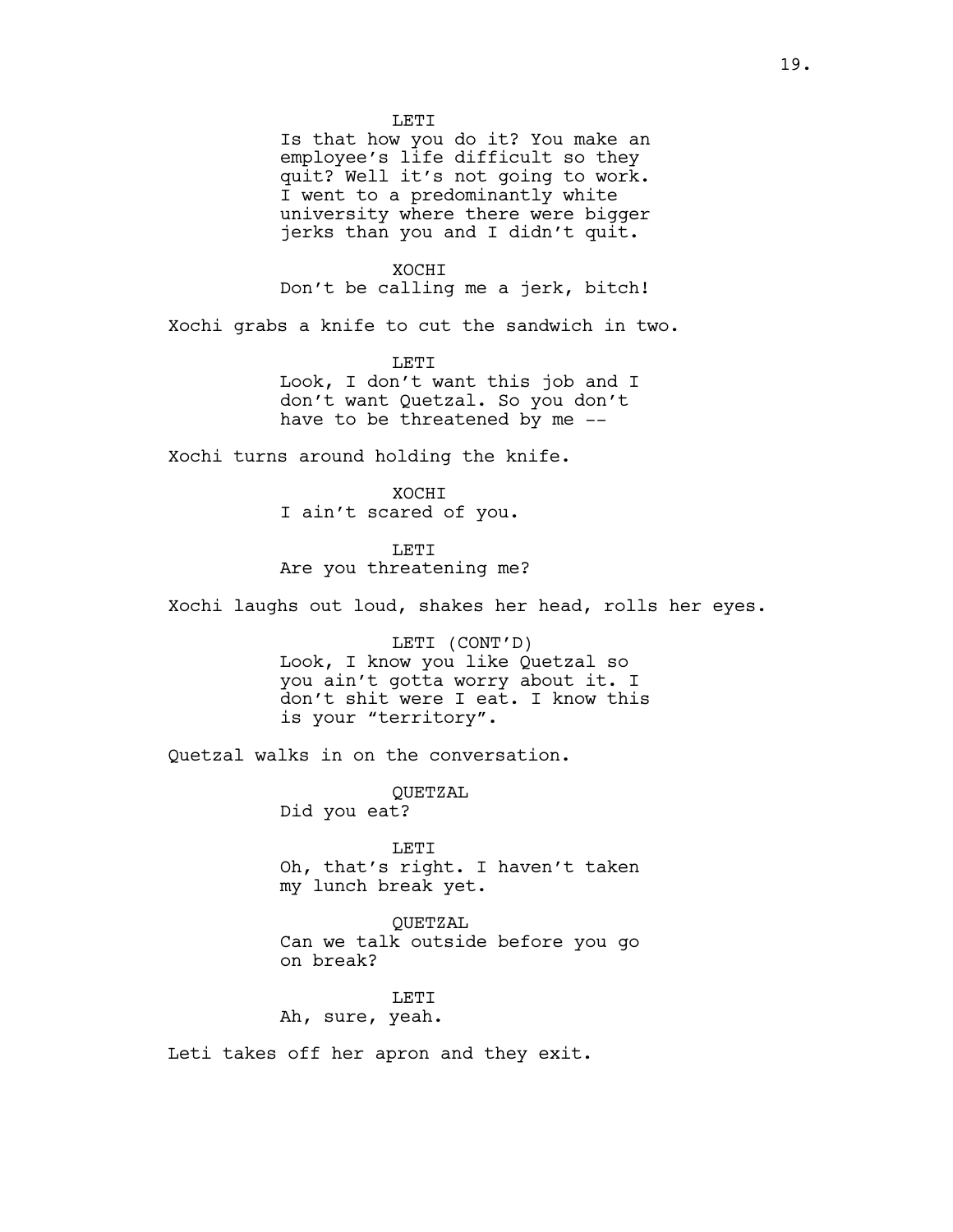EXT. QUETZAL CAFE, BACK OF THE CAFE AREA - CONTINUOUS

LETI Did I do something wrong?

QUETZAL No, ah, I just wanted to ask you a favor.

**LETT** Yes, just tell me what it is.

QUETZAL It's kinda... Ah, when you were bussing tables did you hear anything disconcerning?

QUICK FLASHBACK

SCAM ARTIST

ROSIE TALKING ABOUT HER THREESOME

LUCIA LA MARAVILLA PASSING A SLIP OF PAPER TO SALVADOREAN WOMAN

RETURN TO REALITY

LETI Dis...concerning? Ah, what exactly do you mean?

QUETZAL Can you keep a secret?

LETI It depends, but yes, if you tell me something I'm not supposed to repeat I can do it.

QUETZAL Okay, but you gotta promise this won't get out.

LETI Yes. I promise you.

QUETZAL I just had a talk with an undercover detective who told me that there are some shady things going on here and they might shut me down.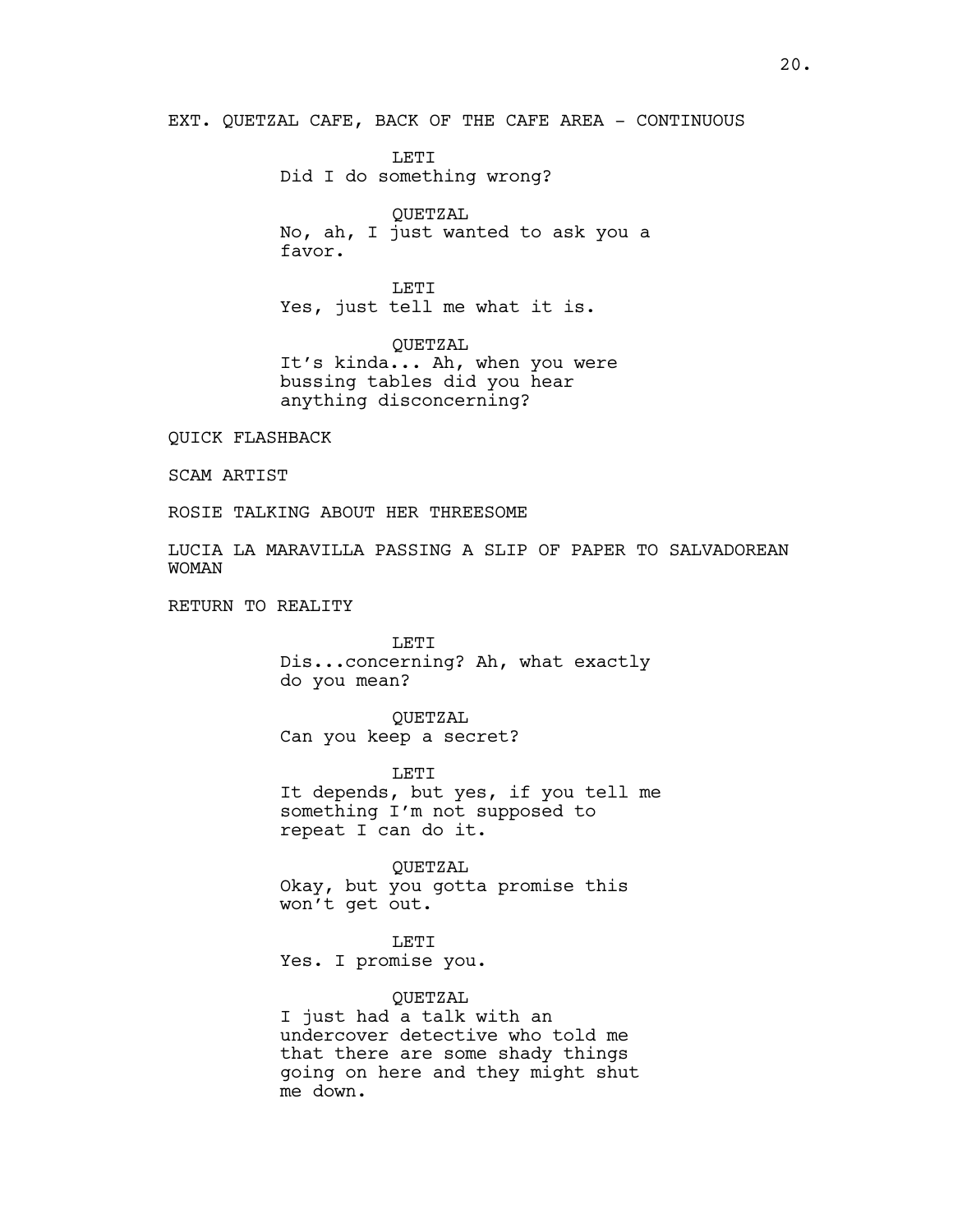LETI

No. Really? But I've been coming here for so long and it's such a great vive and most of your customers are cool.

QUETZAL

Well, yeah, but I have to stop this. Did you hear anything suspicious when you were busing the tables?

LETI

Ah...

INSERT FLASHBACK

LUCIA LA MARAVILLA (sternly) If you continue gossiping you are going to die!

BACK TO PRESENT

**LETT** No, I didn't hear anything...

# QUETZAL

Okay, well, from now on, please keep an ear out for anything suspicious. I mean anything.

### LETI

(concerned) You want me to spy on your customers?

QUETZAL No, not really. Just if you happen to hear something, you know... suspicious.

LETI Okay, I'll be on the look out.

# QUETZAL

Thanks...

Leti walks away.

Quetzal takes a deep breath, drops his hands defeated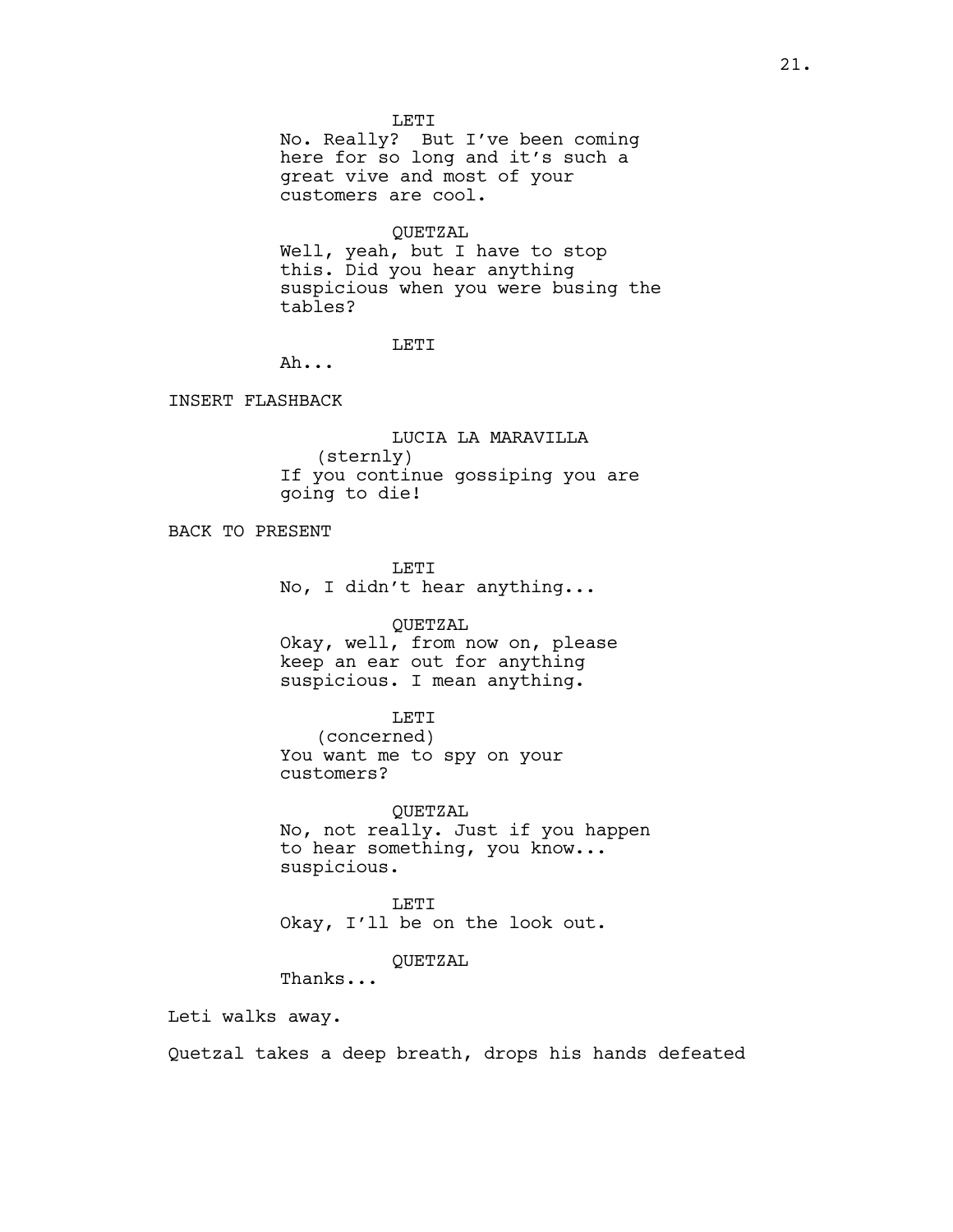## QUETZAL (CONT'D)

Ah, man... if the landlord doesn't shut me down, the police might! What the fuck! (half-jokingly) What did I do in my past life to be born a Chicano?! What am I going to do?

EXT. QUETZAL CAFE - ESTABLISHING SHOT - NIGHT The sign for "OPEN" now switches to "CLOSED".

## INT. QUETZAL CAFE - CONTINUOUS

Quetzal finishes turning around the sign to "CLOSED".

Xochi and Leti busily clean up.

QUETZAL Another day another chanclaso. (pounding) Xochi, go home now.

XOCHI I still have dishes to wash.

#### QUETAL

No, you better go. Don't want Father Boyle calling me to tell me I've over worked you.

XOCHI Shut up fool! You know you need me here.

QUETZAL Yeah, but you have a life. You have a kid and he needs you to go home.

#### XOCHI

He's with his dad. So I can hang as long as you need me. You need me to update your website, change your analytics or something?

## QUETZAL

Not today... Leti, you can go home too. I'm going to continue with the cleaning.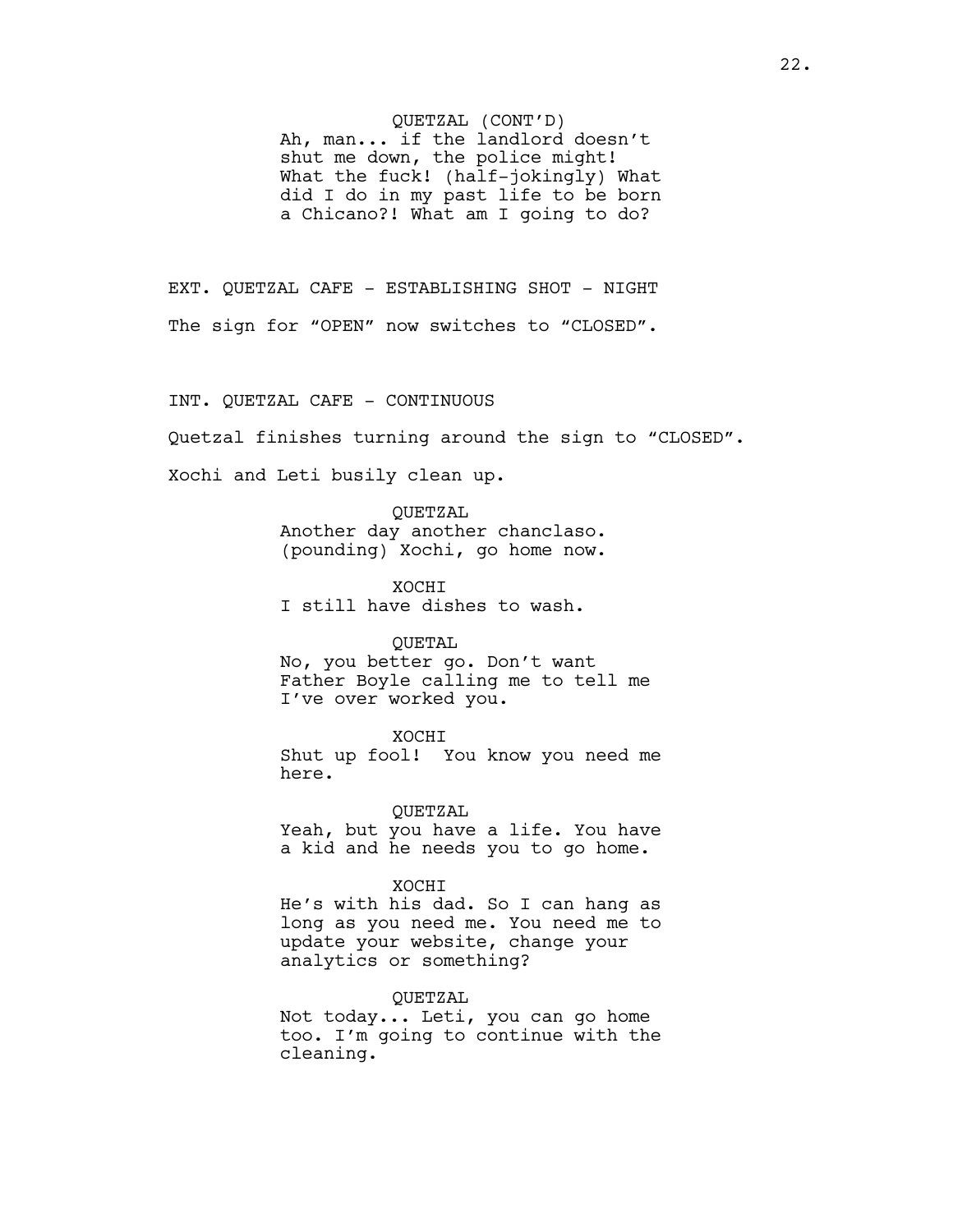**LETT** Okay, but I don't have anyone waiting for me at home so I can stay if you need me.

Xochi shoots a dirty look to Leti and mimics silently "if you need me."

> QUETZAL Thank you, you two. I'm so lucky to have two great employees, but I got this.

Xochi and Leti grab their belongings and exit.

Quetzal grabs the broom and continues sweeping and cleaning.

TIME PASSES ON THE CLOCK

Quetzal turns off the lights at the cafe.

INT. KITCHEN AREA - A LITTLE LATER

Quetzal gets on a step ladder and searches at the top of the shelf.

He reaches for a cookie tin box. Quetzal opens it and inside is a gun and other suspicious looking items.

He pulls out the gun out of the box and hides it in his pants by his belt.

EXT. QUETZAL CAFE - BACK OF THE CAFE AREA - ALLEY WAY - A LITTLE LATER

Quetzal comes out of the cafe and looks to see if there is anyone around. When he's sure that there is no one, he takes out the stuff from the cookie tin box.

He walks around his cafe throwing "used" syringes on the floor in the alley way.

Quetzal throws an open condom wrapper.

He finishes it off by firing some SHOTS into the sky and quickly runs back into the cafe.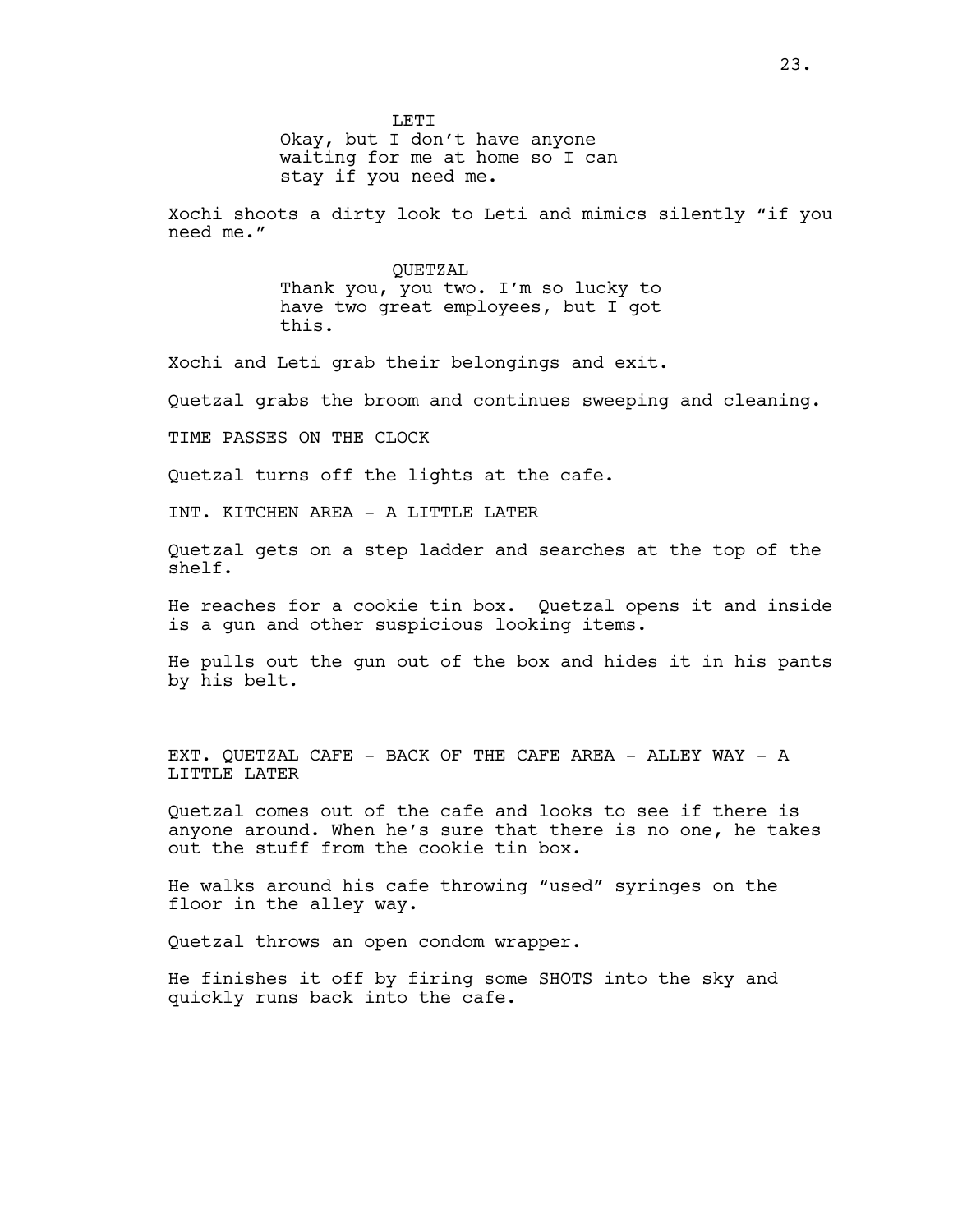Quetzal is about to run into the back door when Leti steps in front of it.

He shrieks, frightened.

LETI I saw you do that! Why did you do that?

Quetzal grabs her and drags her into the cafe.

QUETZAL Ah, you saw me do what exactly?

LETI Quetzal, I saw you shoot that gun. And you threw ...condom wrappers and syringes?

QUETZAL You saw that? How long where you standing there? Why did you return?

LETI I was riding my bicycle close by and I saw you scattering some things. When I saw you pull out the gun I ran to see what was wrong.

QUETZAL I know this looks really weird and this is awkward, but can you just trust me that I wasn't doing anything bad.

LIGHTS FROM A POLICE SQUAD CAR shine through the window. He puts his arm around her and they duck. He shushes her until the lights pass.

> LETI (whispering) Okay, I trust you, but tell me why.

QUETZAL (whispering) Back when the gangs roamed free in this barrio, nobody wanted to come live in this hood or rent in this building. Now that its safe, the hipsters are taking over. (MORE)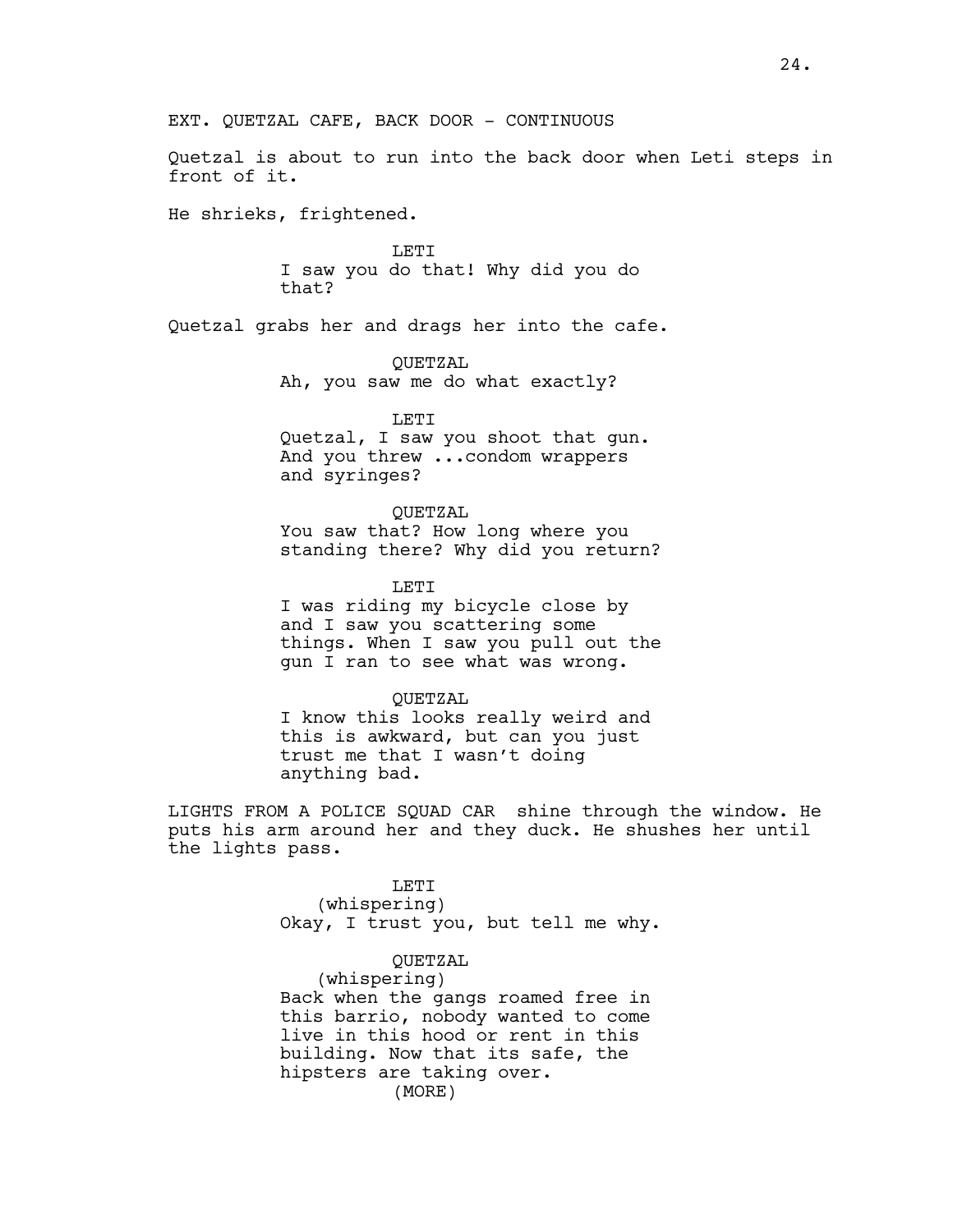I want the police to think this block is not safe and report it so the Hipsters will reconsider taking over my cafe space. QUETZAL (CONT'D)

LETI

(whispering) But you were shooting real bullets?

QUETZAL

(whispering) No, no, they were blanks. I wouldn't risk hurting someone.

LETI stares at him.

LETI (whispers) That's pretty brilliant.

Quetzal smiles.

They get up.

## QUETZAL

Nah, I'm an idiot thinking that's going to work. I was so dumb to think that by opening this cafe and turning it into a cultural center I was going to make a difference and inspire people to believe in their community.

LETI

Well you made this community cool--

QUETZAL

That's the problem. It's a cool community now and the pinche (damn) hipsters want it and my space.

LETI So did you talk to the landlord?

## QUETZAL

No, not yet. I can't do it. I'm afraid if I find out it's true I'll strangle him and I can't go to jail.

LETI Well, maybe you can just move your cafe--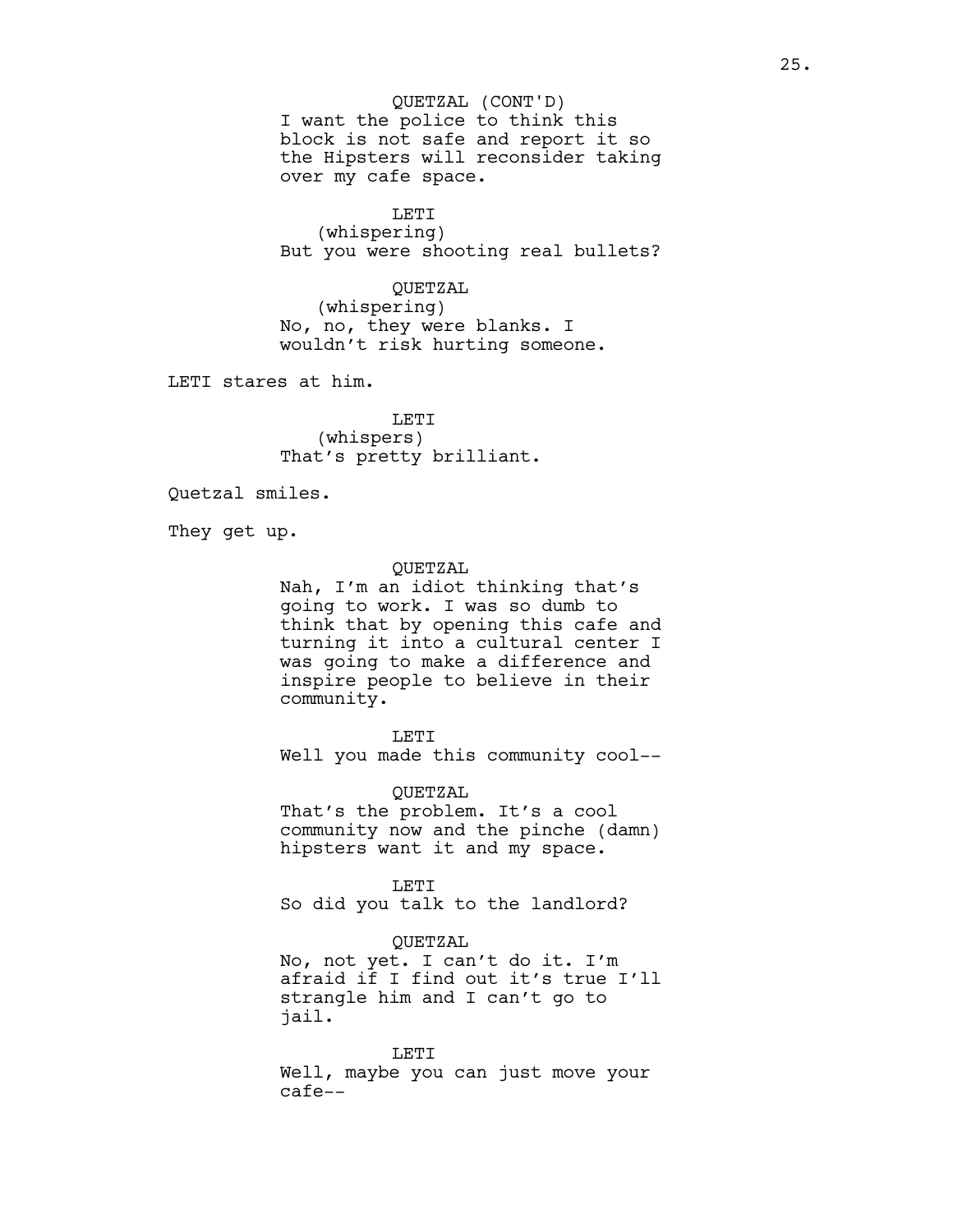QUETZAL

It's not just the hassle of moving... It's starting again and for what? If this barrio is not going to be for my people once it's gentrified, why bother starting again.

DISSOLVE TO:

EXT. QUETZAL CAFE - MORNING

Xochi and Leti set up the tables and chairs.

INT. QUETZAL CAFE, KITCHEN AREA

Leti throws cinnamon in the clay pot of coffee. She rushes back and forth accomplishing many tasks.

Xochi picks up her pace. They both multi-task trying to outdo each other.

Quetzal walks in with a tray of pastries.

QUETZAL Leti did you put the piloncillo--?

**LETT** Cafe de la olla - check.

QUETZAL Xochi, did you--?

XOCHI It's done. We are ready to open.

QUETZAL Great, we can open early.

LETI I'll be cashier this morning.

QUETZAL Yes, Xochi, let Leti do it this morning.

Quetzal goes to open the door.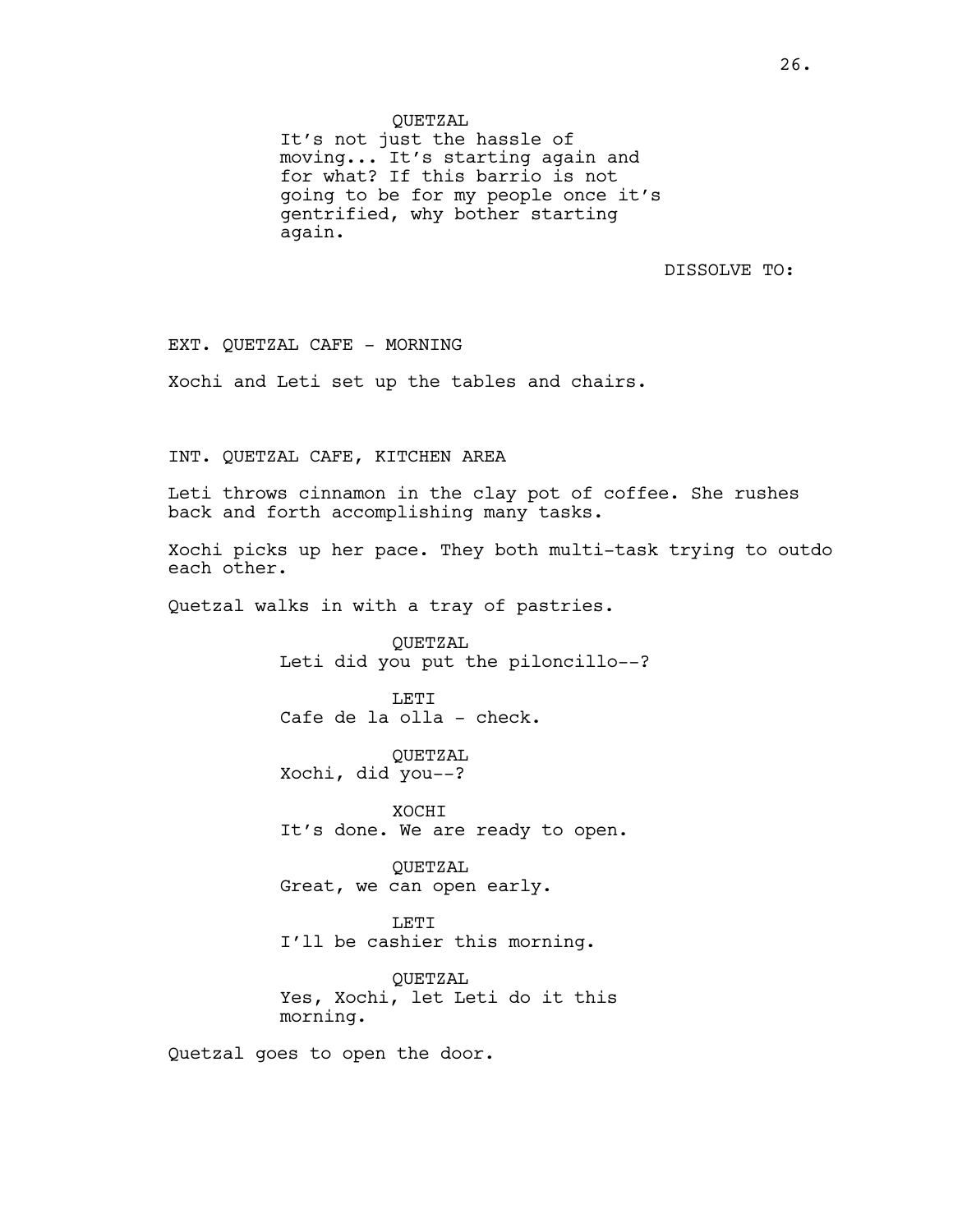**XOCHT** 

But you better not fuck up. Don't want to fix your screws ups.

LETI (sarcastically) Glad you have my back.

INT. QUETZAL CAFE, COUNTER

Lucia steps up to the counter.

LETI (CONT'D) Buenos dias (Good morning), what can I get you?

LUCIA Nothing... I just came to tell you not to fall in love with him.

T.ETT What? Who? What are you talking about?

**TJUCTA** You know who I am talking about. No te agas mensa. (Don't play dumb.)

Leti rolls her eyes dismissing her. LUCIA walks away giving her the "evil eye". Jesus steps up to the counter and orders.

> **JESUS** How's it been working out, chica (girl)? You look like you finally know what you're doing.

LETI Yeah, I finally got the swing of things. What would you like?

JESUS I like my coffee the way I like my men, very dark, but with lots and

lots of cream. Yummm.

LETI (playfully) Cochino (you're so dirty).

JESUS (playfully) Bitch, don't be jealous. You'll get some soon I can feel it.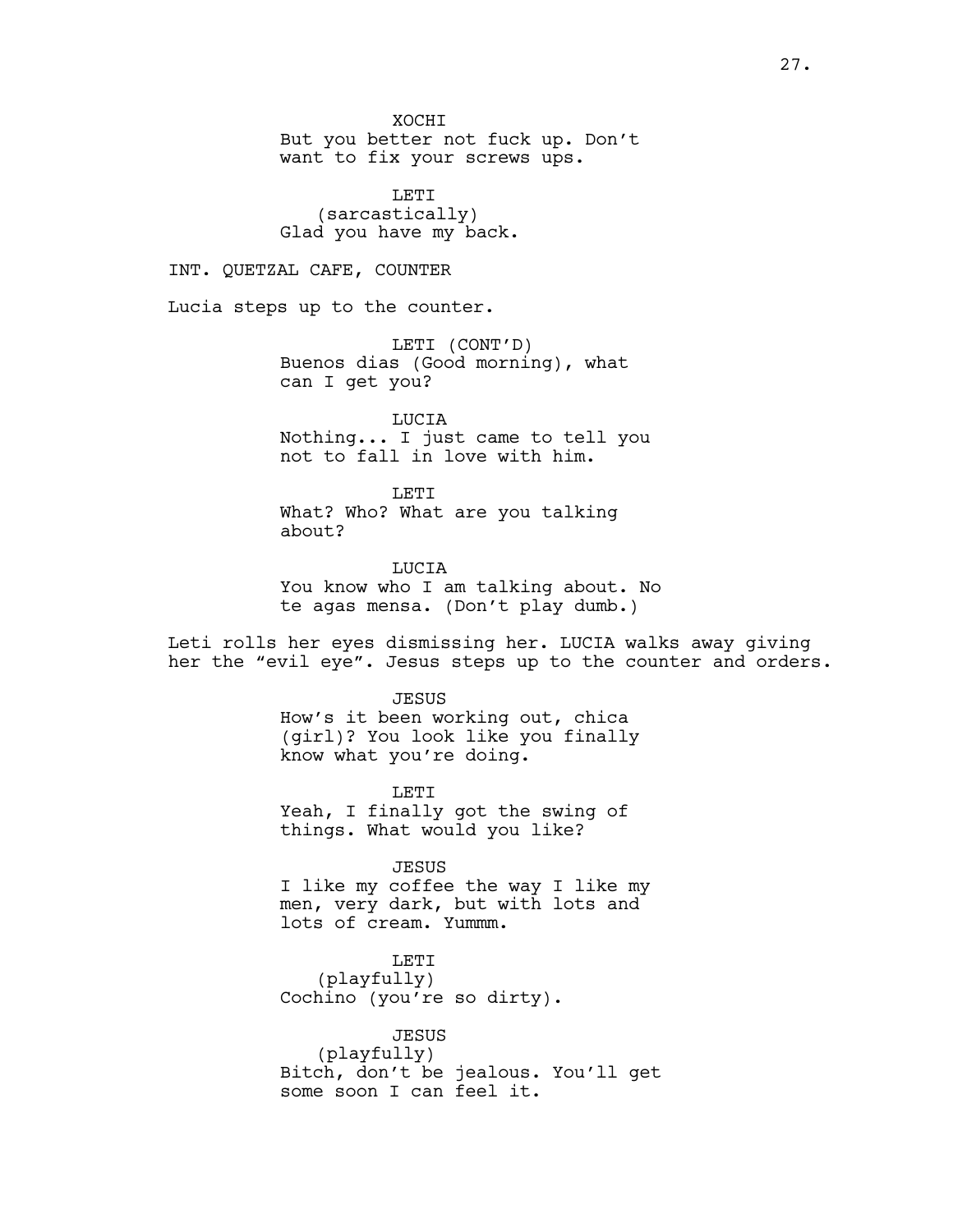**LETT** 

I'll get your coffee black, you add

all the cream you want yourself.

MONTAGE

LETI TAKES PATSY'S ORDER

LETI TAKES VICKY'S ORDER

LETI TAKES ROSIE'S ORDER

She goes to make a coffee and accidentally burns her hand. Leti yelps in pain. Quetzal goes to her and takes her hand.

> QUETZAL Xochi, take over.

XOCHI (mutters) I knew she couldn't hang.

Xochi jumps in and finishes the coffee.

**LETT** It's no big deal. I can continue--

QUETZAL We have to stop it from continuing to burn.

INT. BACK OF THE CAFE - CONTINUOUS

Quetzal takes her to the sink and washes her hand gently. Leti is both touched and aroused.

He takes out the first aid kit and puts ointment and a bandage on it. Quetzal and Leti share a tender smile.

Their eyes seem to sparkle and their mutual attraction shows for a second, until they quickly dismiss it and jump back to work.

EXT. STREET - A LITTLE LATER

Leti walks to a bike rack and sees a chain on the floor. She runs to the chain and sees that it was cut.

> **LETT** Someone stole my fucking bike!!!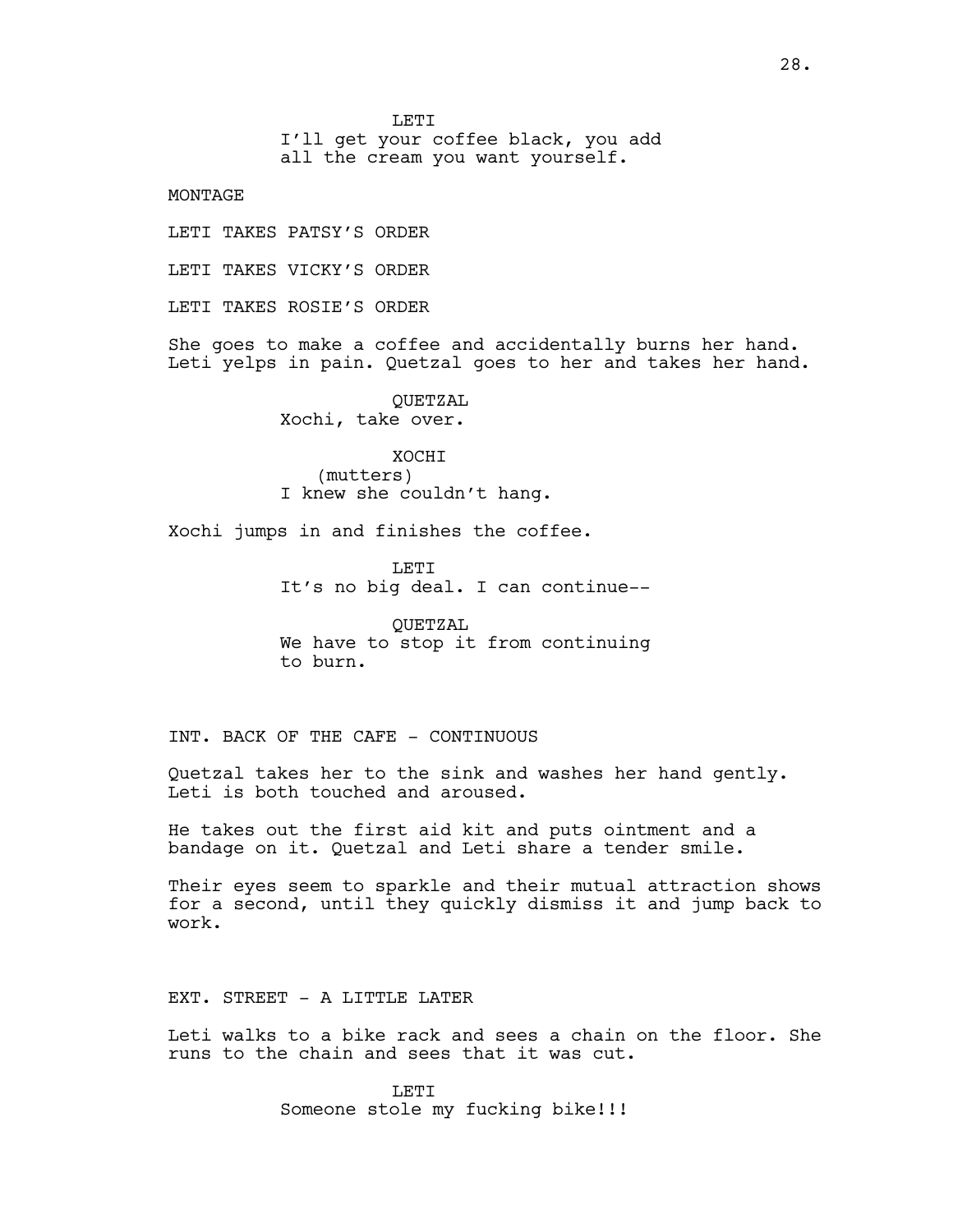Leti cover her face in frustration and anger. She shakes her heads and tries to stop her tears.

> LETI (CONT'D) As if things weren't bad enough someone steals my bike. Aughhh...

She walks looking down trying not to cry and avoids seeing people.

A TALL WOMAN, late 20s, dressed fashionably approaches Leti.

TALL WOMAN Leti, is that you? What are you doing here?

Leti is caught like a deer in headlights.

LETI Huh? Are you talking to me?

TALL WOMAN It's me Portia.

Leti hugs her. She quickly wipes away her tears and recognizes her.

> LETI Ah, what are you doing around here?

PORTIA I was doing a fashion shoot for a Hipster magazine called Urban Original. Leti, you look like a mess. What's wrong?

LETI

Ah, it's a long story. Ah, I stopped bloging and I started working at a cafe --

#### PORTIA

You're not bloging anymore? Oh, no. Oh, wait. Can you work for me? I'm starting a fashion website for my consultation business. I need someone to write my blog and be my director of social media.

LETI

You do?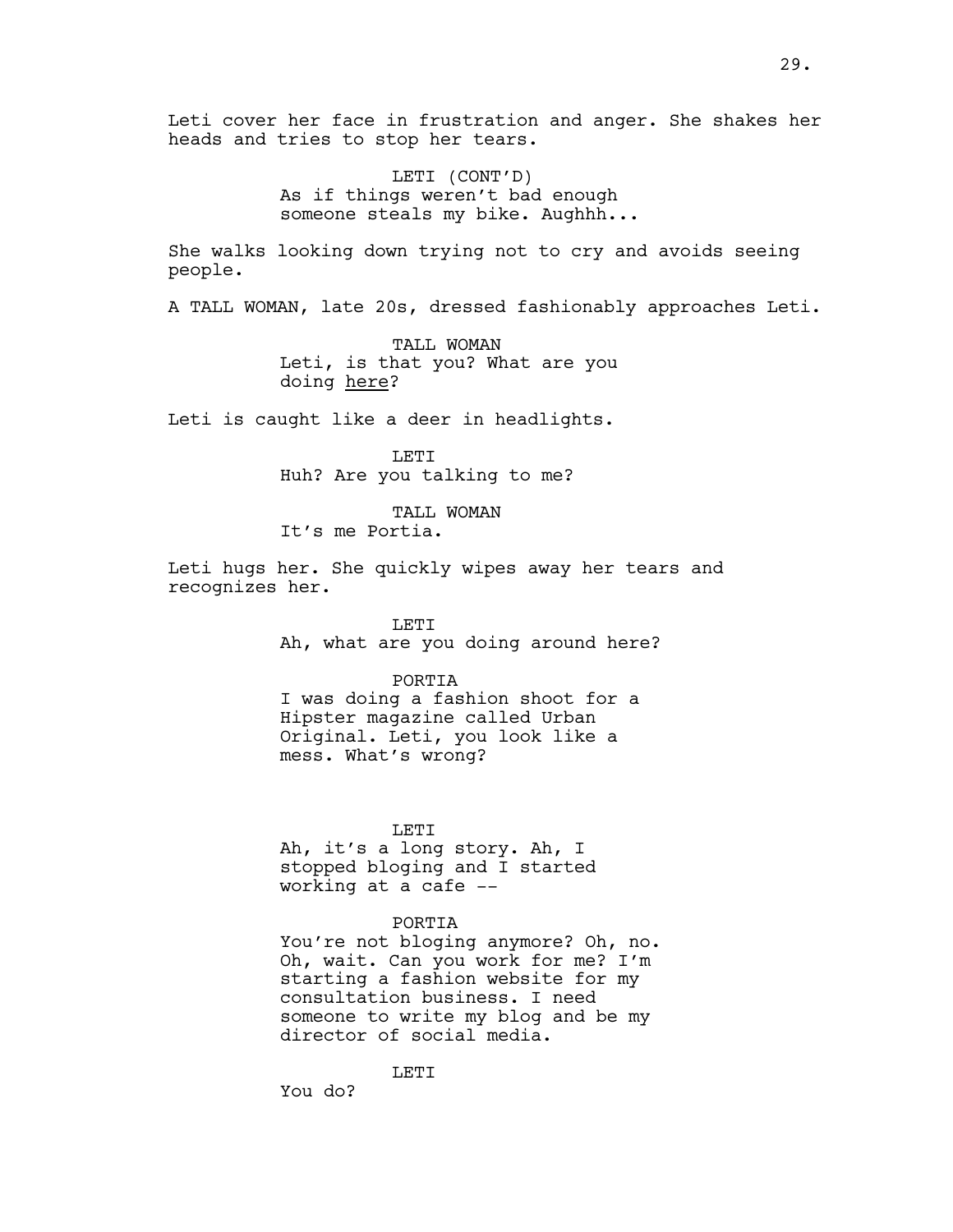## PORTIA

Yes, I need someone who can follow me giving my minute to minute accounts of my exciting life as a professional model on social media. I need someone like you right away. You would be perfect!

### LETI

Oh, a fashion blog? Huh, yeah, I could possibly do that. It's better than working at a cafe.

## PORTIA

How sad, you have to work as a barista right now, that's tragic. Yes, you need to work for me. Perfect. Yes, you would be great. Make me sound smart and all. Look, here's my card so call me. I have to rush to another fashion shoot--

**LETT** 

This sounds great, but I ah, need to talk about it with my boss to let him know first... But can I let you know by ah... Friday?

#### PORTIA

Okay, but don't take longer, otherwise I have to find someone else.

MONTAGE

LUCIA THROWS CARDS FOR A CUSTOMER

VICKY AND JESUS GOSSIP

ANOTHER COUPLE BREAKS UP

ASPIRING WRITERS TYPE AWAY

END OF MONTAGE

THREE PROTESTORS, young Latinos in their 20s, enter the cafe. They carry signs stating "Stop Gentrification", "This is urban colonialism", "This is our barrio and we will defend it by any means necessary".

The Three Protestors stand in a triangle around the cafe and shout.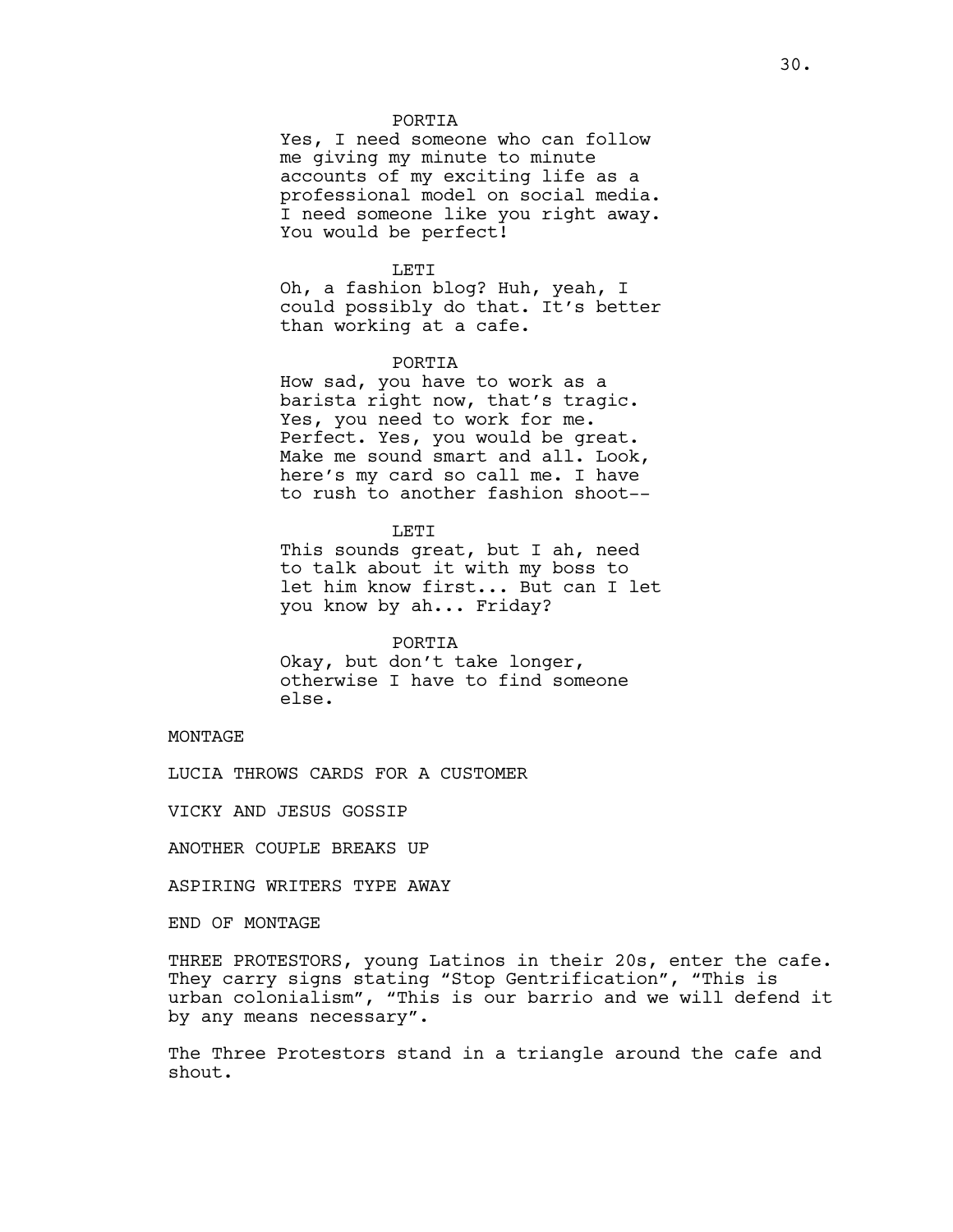## PROTESTORS

Say no to Gentrification! Stop coming to this cafe which has become an a beacon attracting hipsters! We demand that this cafe shut down immediately! We are Defenders of Boyle Heights and will not allow our community to be sold to the highest bidders!

## QUETZAL

Hey, hey! You know I'm not the enemy. I'm for the community. I'm for our gente (people).

PROTESTORS Sorry, Quetzal, it's places like yours that made this a cool neighborhood and now look what you did.

# QUETZAL Idiots! Blame the city planners and the real estate developers not me. Get your facts straight pendejos (idiots)! Get out of here!

He takes the signs away from them and throws them out the door. The protestors leave. Quetzal looks at his customers and addresses them.

> QUETZAL (CONT'D) Hey, everybody, I want you to know that I have not raised my prices in five years. I have gone out of my way to keep the prices affordable and accessible to the people of this community so don't anybody accuse me of being a gentryfier!

Quetzal leaves in a huff and locks himself in the bathroom.

DISSOLVE TO:

INT. QUETZAL CAFE, COUNTER - AN HOUR LATER

Patsy walks up to the counter where Leti wipes the counter with a rag.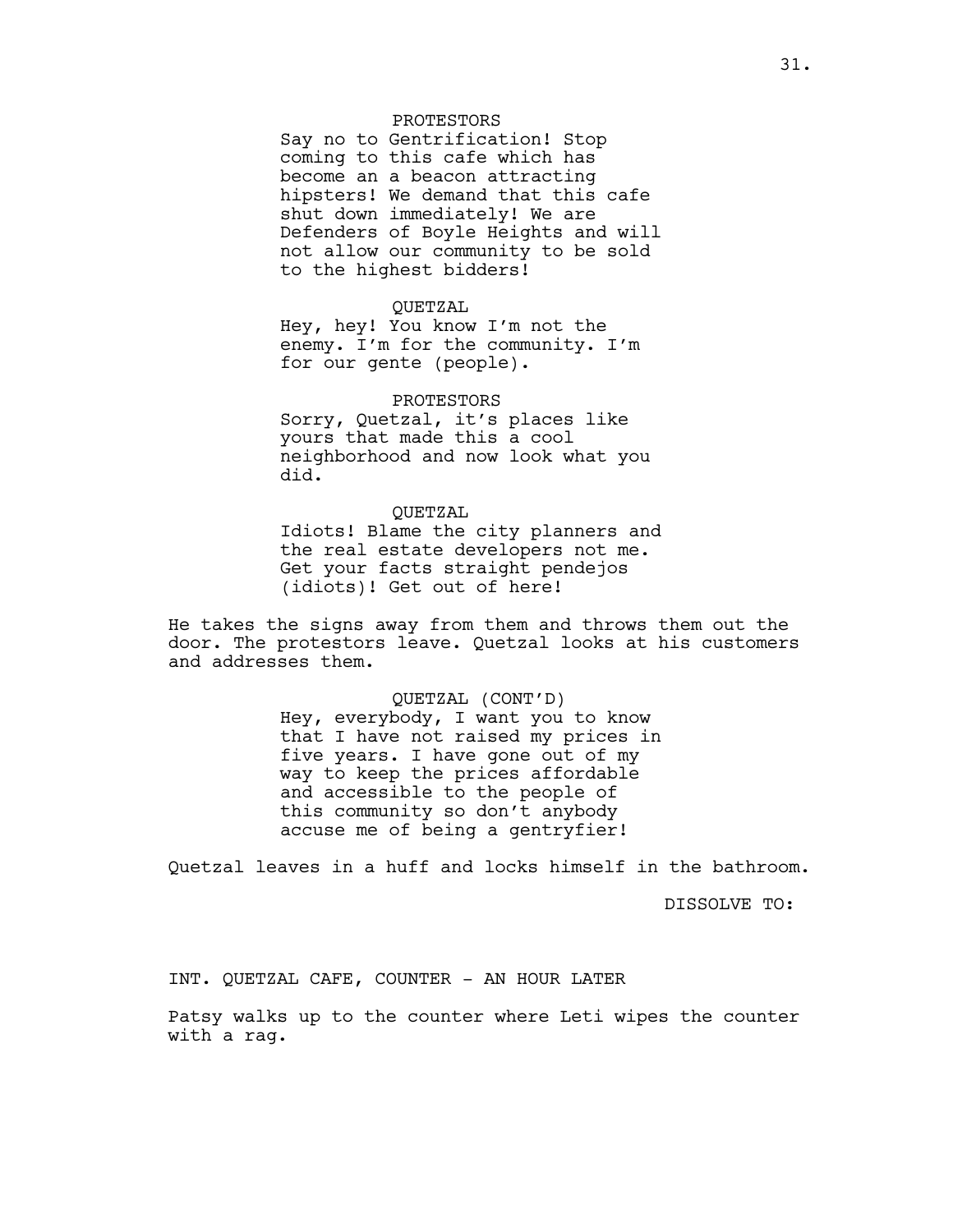PATSY (whispers) So have you made out with him? I see the way you check him out. LETI

Him? He's not my type.

PATSY Good, so you won't mind if I make a pass at him.

LETI That "chola" behind me will stab your hand if you try.

PATSY Never mind. Is the bathroom working? The door has been locked for an hour and I really need to go.

INT. QUETZAL CAFE, BATHROOM AREA - SECONDS LATER

Leti knocks on the bathroom door. Patsy waits behind her.

LETI Quetzal, are you okay?... Someone really needs to use the bathroom.

The door opens. Quetzal, at the door, takes a deep breath as if getting the courage to face the day and walks out.

> QUETZAL It's all yours.

> > DISSOLVE TO:

EXT. QUETZAL CAFE - NIGHT

A few CAFE CUSTOMERS get up and leave.

INT. QUETZAL CAFE - SAME

Leti picks up mugs from a table where CUSTOMERS left.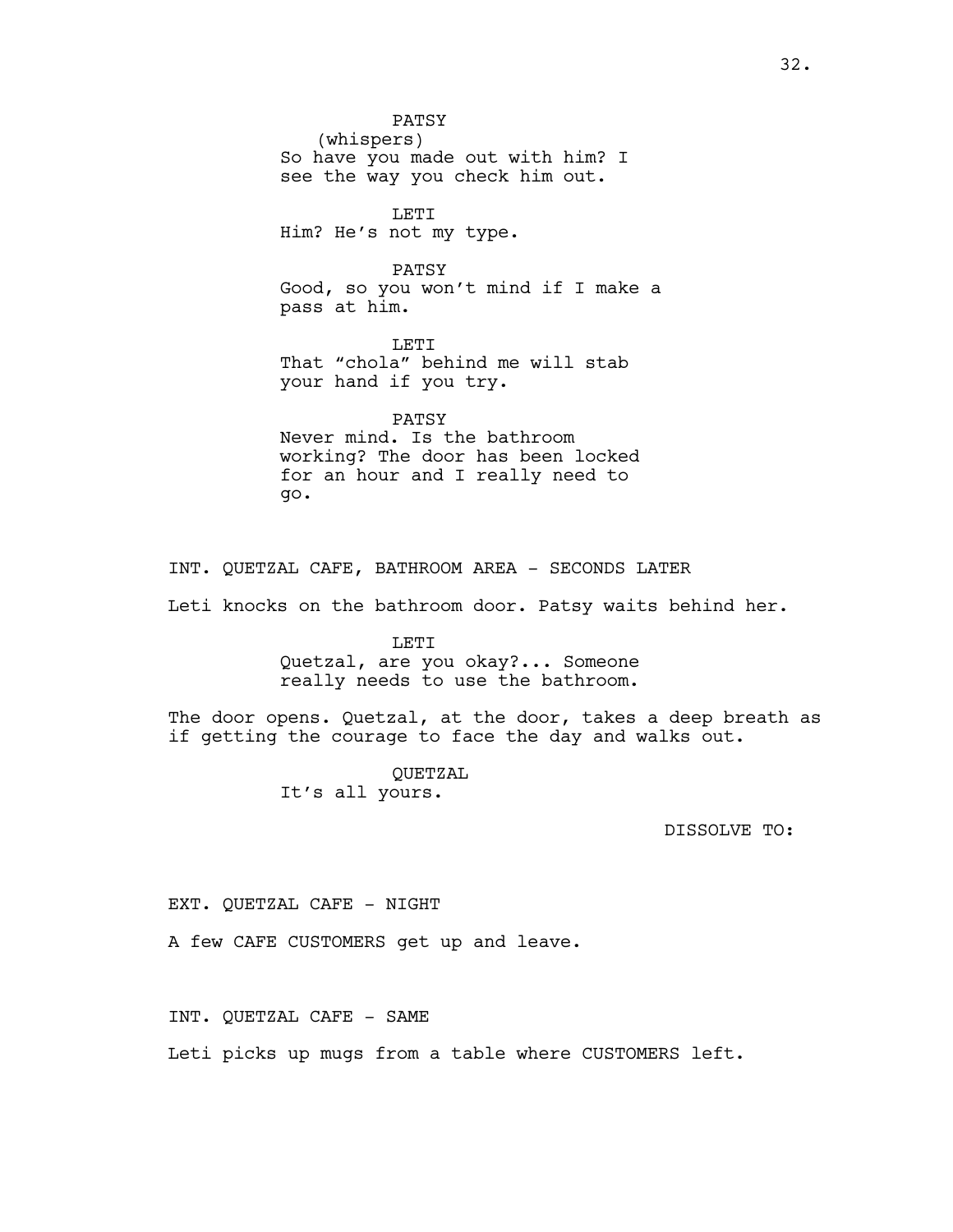Quetzal locks the doors after the customers leave. He tears up the Open sign and sticks it in the trash. He goes to the kitchen.

Leti goes to the trash and sees the sign.

INT. QUETZAL CAFE, KITCHEN AREA - CONTINUOUS

Leti walks into the kitchen and sees Quetzal handing Xochi a check.

> QUETZAL Xochi, here's your check.

XOCHI Why are you paying me today?

QUETZAL I'm not opening tomorrow. I need time to think.

XOCHI So you're closing?

QUETZAL No, I'm just taking a few days to think things through. I'll call you.

Xochi stares at her check and then leaves shaking her head and giving Leti the "I'm watching you" sign with her fingers.

Quetzal turns to Leti and hands her a check.

LETI Those guys were jerks. Everyone here knows you're not a gentryfier. They're dumb kids who are just trying to get attention.

#### QUETZAL

Landlord isn't renewing my lease, police wants to bust me, these wannabe activist punks want to shut me down. I thought I was tough, but this is too much tension. (about to cry) My dream was to create a place where everyone felt safe and happy and can belong...

Leti hugs him... before they know it they kiss. The kissing gets faster and more intense. They run to the bathroom.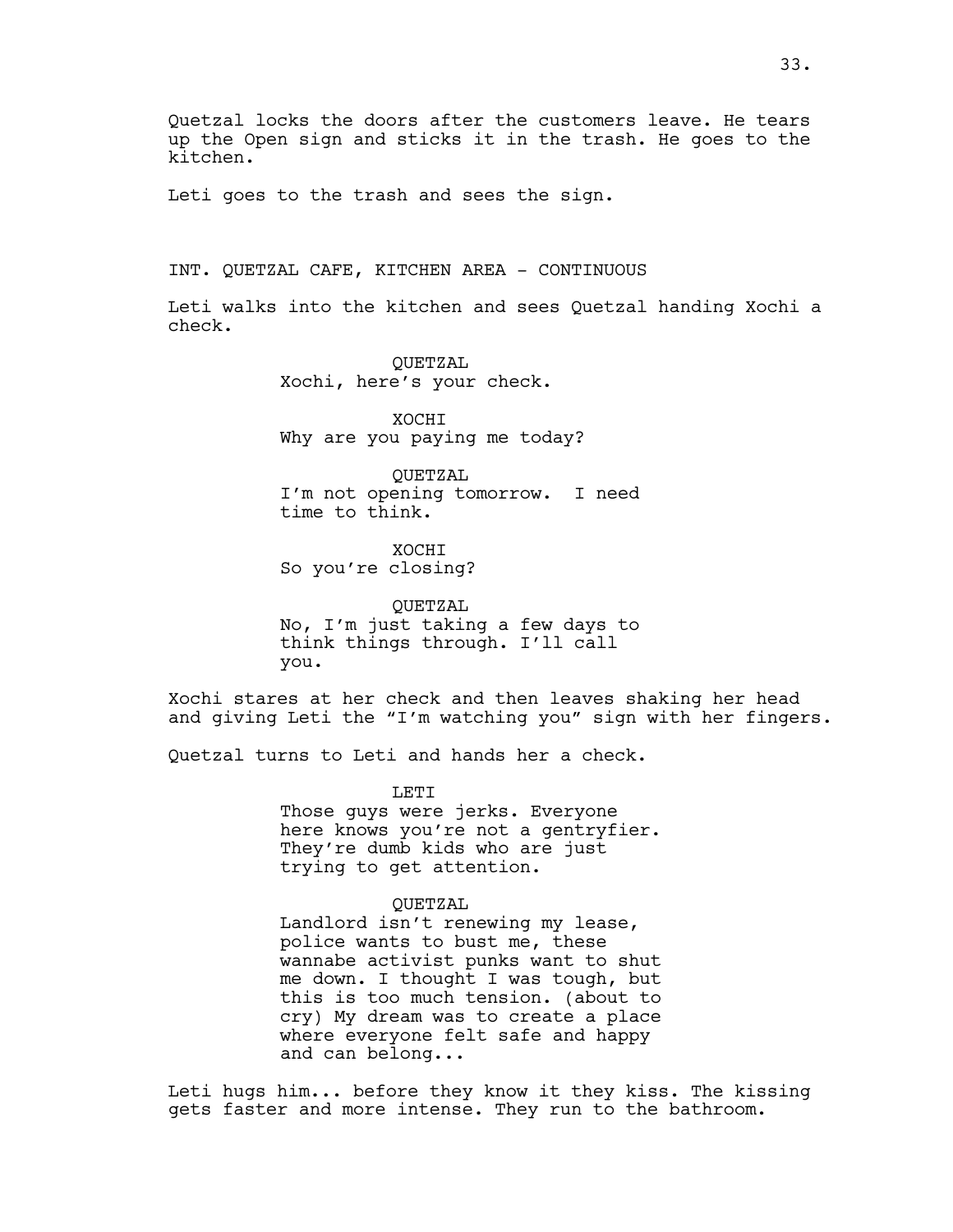# INT. BATHROOM - CONTINUOUS

They make out furiously and he kisses her neck and chest. Clothes come off as though they are burning up. They lean against a corner of the bathroom and make moans and lustful noises.

DISSOLVE TO:

INT. QUETZAL CAFE Vicky and Jesus gossip at a table. VICKY I need to get sponsors for my pageant. JESUS I don't think you should run this year. VICKY Why not? I have a killer dress and a make up artist who can make me look better than J. Lo. JESUS I heard a rumor that the people organizing the event were not going to let you run until you were... VICKY What? Just say it! JESUS More feminine and beautiful and completely a "woman". VICKY Well I feel beautiful and feminine and those bitches can't stop me. JESUS But maybe after the nose job you'll have a better chance-- VICKY (passionately) What? Don't you know that being a woman is what is beautiful, everything else is extra.

(MORE)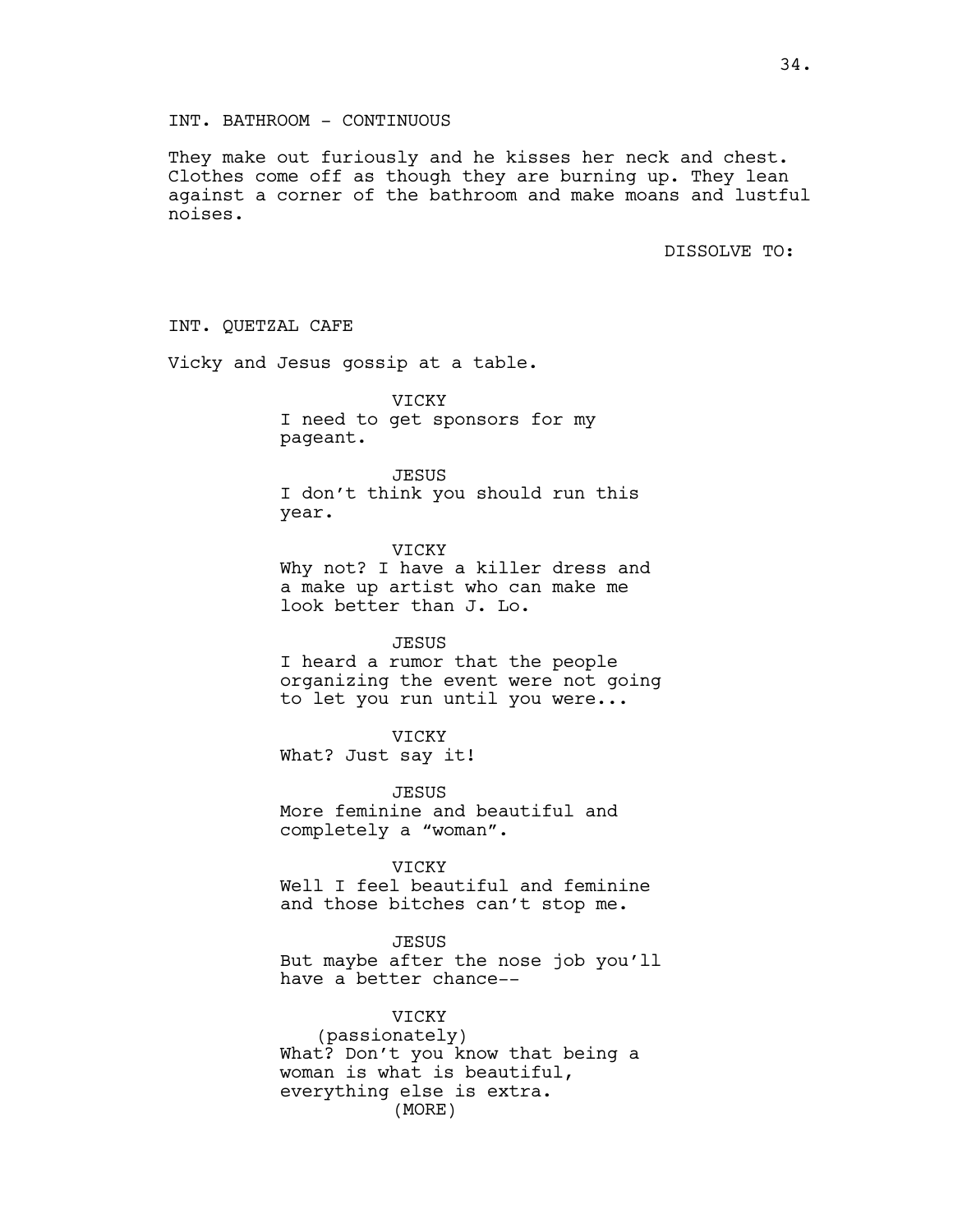### VICKY (CONT'D)

I'm beautiful because I am a woman and because I say so. If I waited for everything to be perfect before I could love myself enough to believe I can win the beauty pageant then I would never do it, but God has told me to run so I'm going to run for Queen!

## JESUS

Wow, you're right... I've been hearing God too, and God has told me to get a "Sugar Daddy." Sugar Daddys are God's way of "blessing me" for all the tough breaks I've had in life.

Vicky's jaw drops.

## EXT. QUETZAL CAFE - MORNING

Leti holds a plastic tray and buses a table with a big smile on her face.

## INT. QUETZAL CAFE - CONTINUOUS

Leti enters the cafe and everyone turns to see her. She pauses for a second wondering if maybe she has a bugger on her nose or her face is dirty. She wipes off her face and nose just in case.

ON A CELLPHONE SCREEN

A surveillance camera has captured Leti and Quetzal having hot dirty sex.

Leti passes by the person watching it on the screen.

Leti drops the tray and runs to hide.

INT. QUETZAL CAFE, KITCHEN AREA

Leti runs in searching for Quetzal. She makes for the back door.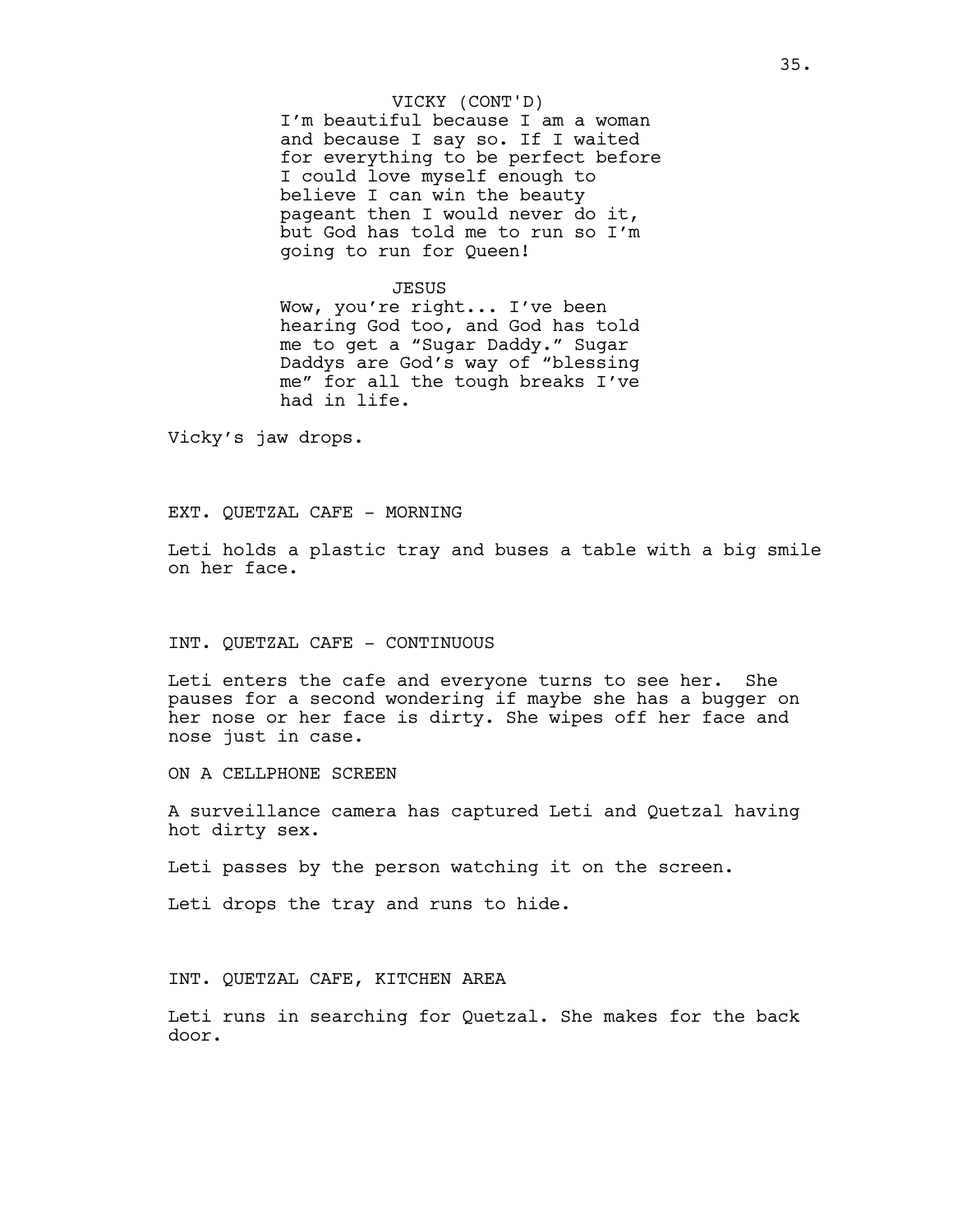EXT. QUETZAL CAFE, BACK DOOR - SAME Quetzal is on his cell in the middle of a call. QUETZAL You have to give me three months notice according to my lease-- Leti comes out the back door and gets in Quetzal's face. LETI How could you?!!! QUETZAL (into phone) I'll call you back. (To Leti:) Do what? LETI How could you put it on the internet?! QUETZAL Put what? Leti shows him the video on her cellphone. LETI Us! In the bathroom! Last night! ON CELL PHONE SCREEN Quetzal kisses her neck and Leti moans. Quetzal drops his jaw horrified. QUETZAL What? No! I would never do this to you! LETI I'll never trust you again. I'll never forgive you!! QUETZAL I didn't do it! I swear! THREE CUSTOMERS walk up to them and point at Quetzal. CUSTOMER #1 There he is! CUSTOMER #2 He did it!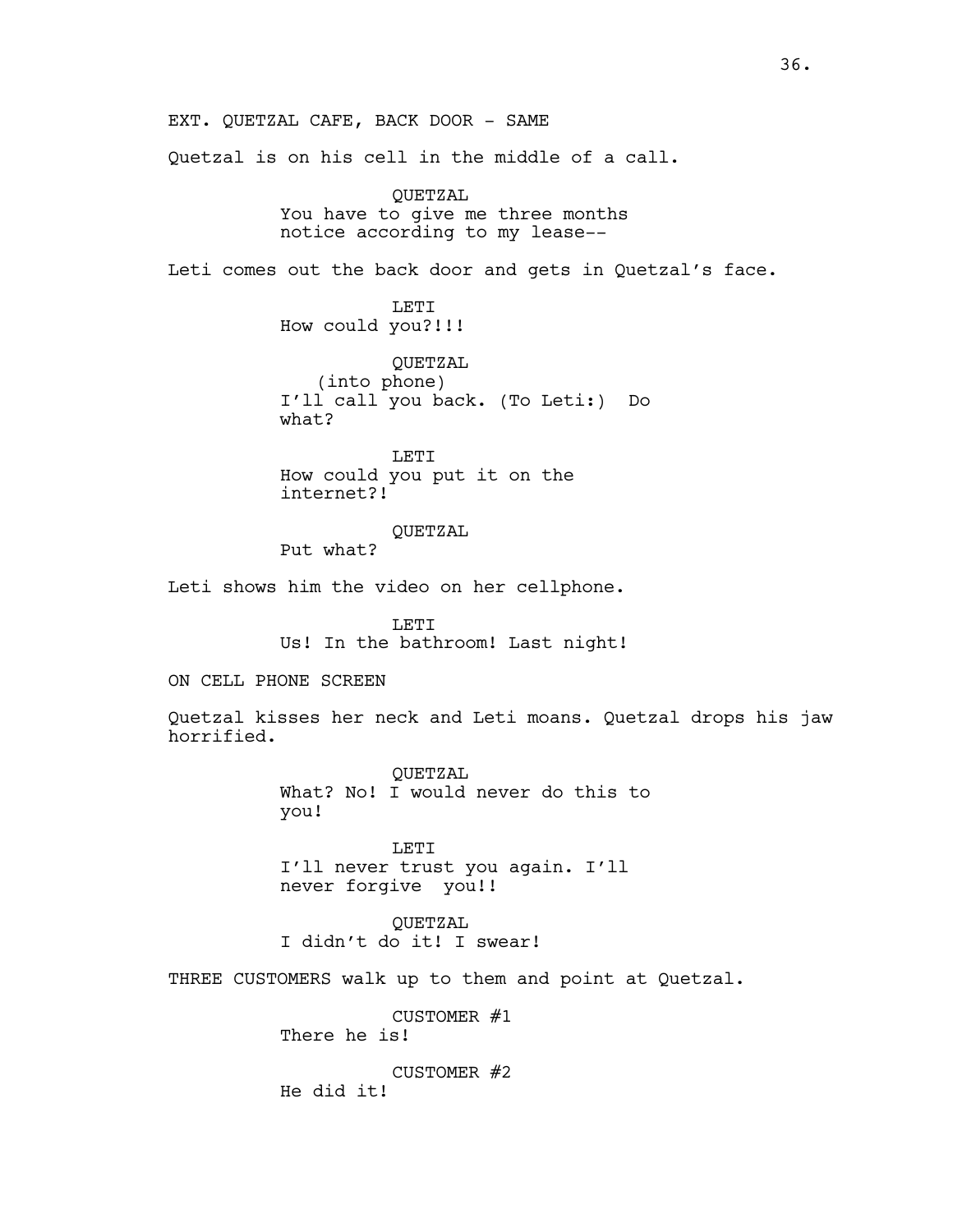CUSTOMER #3 He's the one who put the surveillance camera in the bathroom!

CUSTOMER #1 He should be ashamed of himself!

CUSTOMER #2 Even though it was sexy and hot you shouldn't be putting it on Youtube!

CUSTOMER #3 We're going to sue you for invasion of privacy!

QUETZAL Yeah, and I am going to sue you for cutting into our private conversation! Now can you please butt out and let us talk.

The Customers roll their eyes and walk away from the Cafe.

**LETT** I feel so humiliated. I thought you cared about me.

QUETZAL I do care about you!!

A SHORT CUSTOMER is walking out of the back door when he stops and over hears Leti and Quetzal arguing.

> LETI And to think you made me feel so -- Augh! I feel so disgusted and upset I can't even look at your face!

QUETZAL Yes, I put the camera!

The Short Customer's jaw drops and rushes back inside the cafe.

> QUETZAL (CONT'D) I mean no, no I did not put the camera, but I had thought about putting it in the bathroom to spy on customers so I could find the drug dealer, but I would never do that, because it's wrong --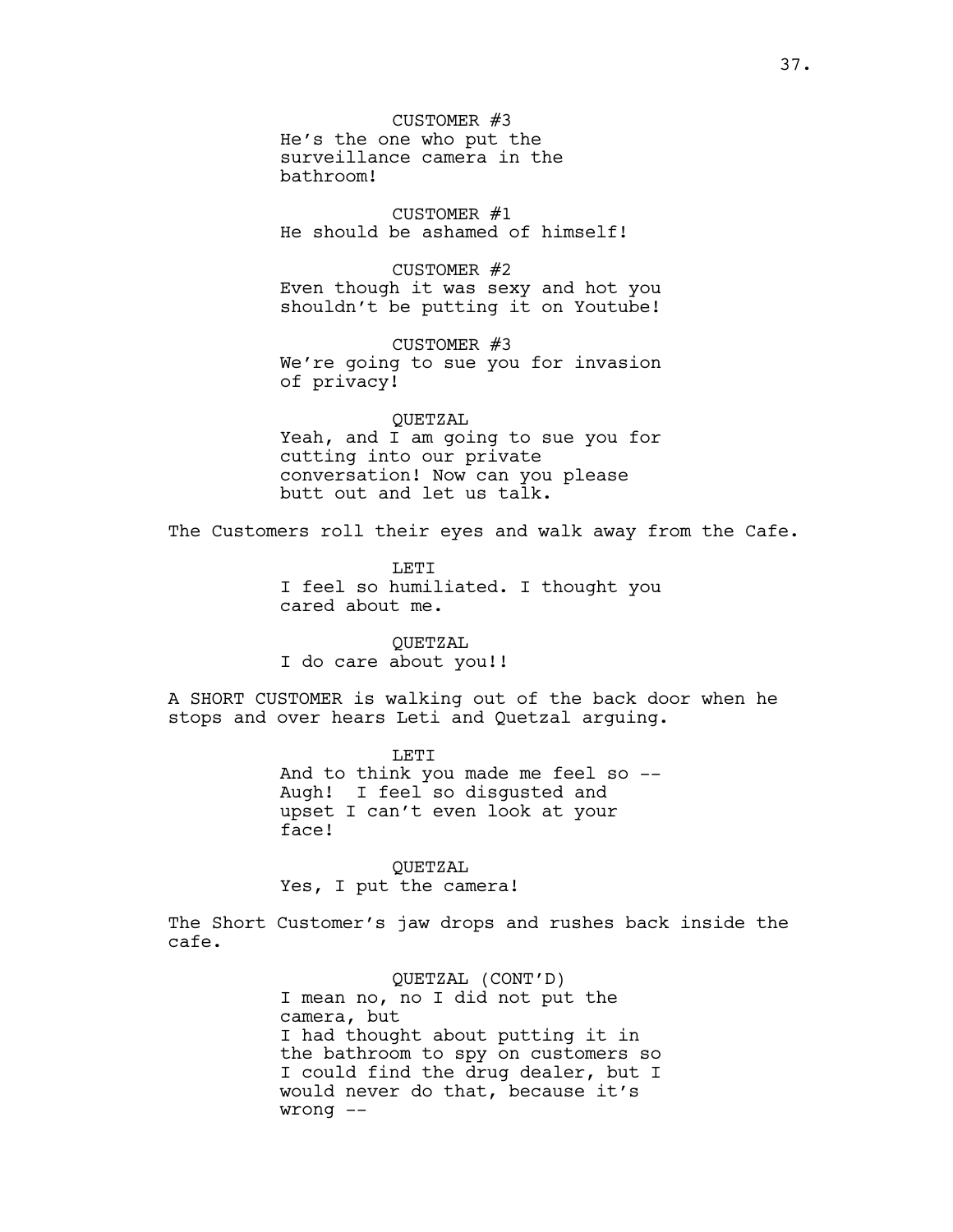**LETT** How could you have even considered it?

QUETZAL Well I was desperate. I don't want the police to shut me down, I don't want the landlord to kick me out. I don't want to lose you! Augh!!! I don't care anymore.

Quetzal throws up his hands ready to give up. He walks away from Leti. Leti shakes her head pissed and walk away from the cafe.

INT. QUETZAL CAFE, BACK DOOR - CONTINUOUS

Quetzal walks into the cafe past the bathroom. Xochi is in the middle of an argument with a customer.

> XOCHI No, bitch you ain't gonna do that to my Quetzal!

CUSTOMER #3 I mean it! I'm going to sue his ass for invasion of privacy.

XOCHI Quetzal would never put a camera in the bathroom and invade your privacy!

SHORT CUSTOMER Oh, yes he did. I overheard him admit it to that girl he was screwing in the bathroom!

ANGRY CUSTOMERS get up from their chairs and commotion turns to chaos with them murmuring and whispering.

> XOCHI Look, there he is. Quetzal, tell them you didn't do it!

QUETZAL stares at them.

Customers get in his face.

His world starts spinning. He finally shakes his head and loses it.